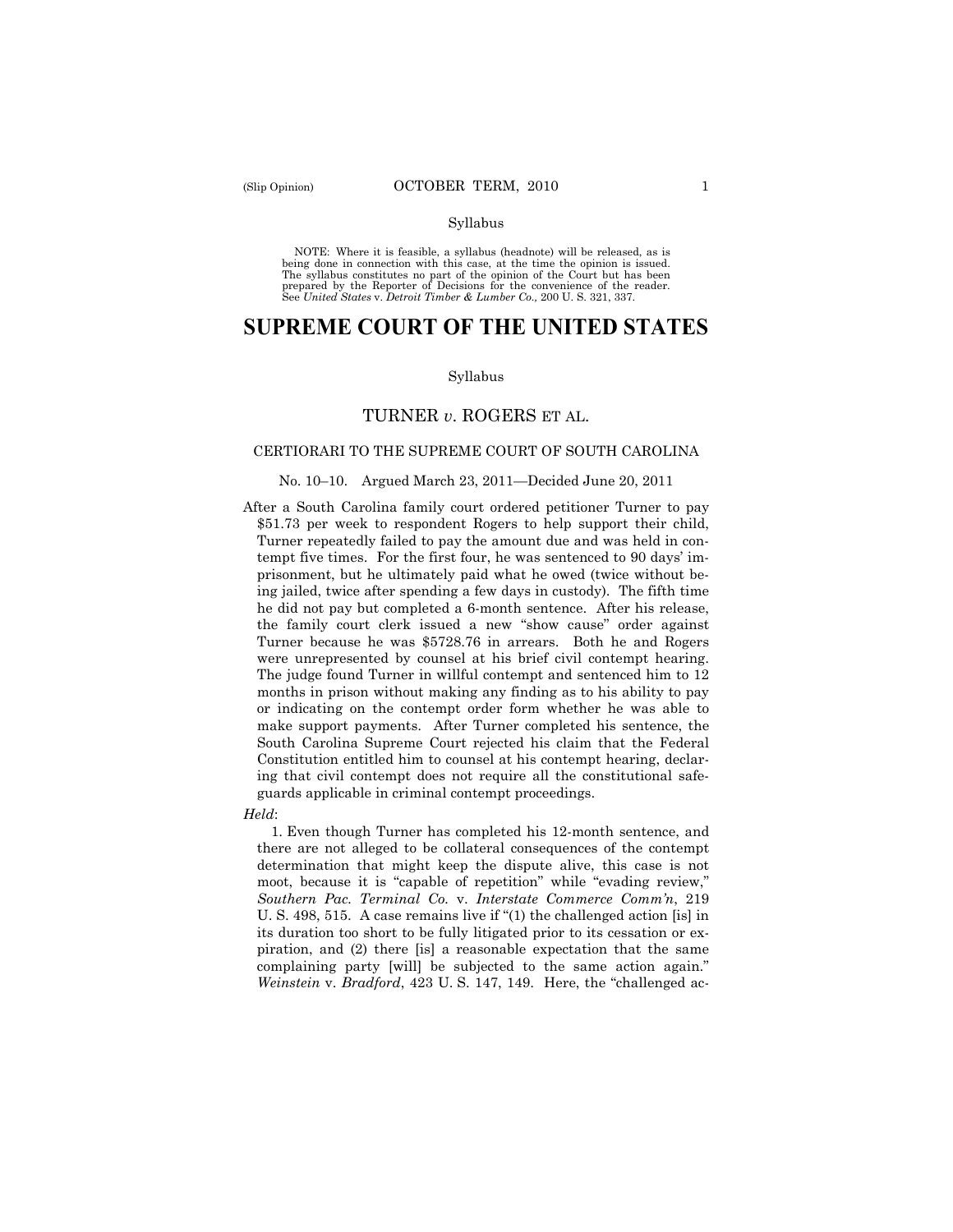tion," Turner's imprisonment for up to 12 months, is "in its duration too short to be fully litigated" through the state courts (and arrive here) prior to its "expiration." *First Nat'l Bank of Boston* v. *Bellotti*, 435 U. S. 765, 774. And there is a more than "reasonable" likelihood that Turner will again be "subjected to the same action" because he has frequently failed to make his support payments, has been the subject of several civil contempt proceedings, has been imprisoned several times, and is, once again, the subject of civil contempt proceedings for failure to pay. *DeFunis* v. *Odegaard*, 416 U. S. 312, and *St. Pierre* v. *United States*, 319 U. S. 41, distinguished. Pp. 5–7.

2. The Fourteenth Amendment's Due Process Clause does not *automatically* require the State to provide counsel at civil contempt proceedings to an indigent noncustodial parent who is subject to a child support order, even if that individual faces incarceration. In particular, that Clause does not require that counsel be provided where the opposing parent or other custodian is not represented by counsel and the State provides alternative procedural safeguards equivalent to adequate notice of the importance of the ability to pay, a fair opportunity to present, and to dispute, relevant information, and express court findings as to the supporting parent's ability to comply with the support order. Pp. 7–16.

(a) This Court's precedents provide no definitive answer to the question whether counsel must be provided. The Sixth Amendment grants an indigent criminal defendant the right to counsel, see, *e.g., United States* v. *Dixon*, 509 U. S. 688, 696, but does not govern civil cases. Civil and criminal contempt differ. A court may not impose punishment "in a civil contempt proceeding when it is clearly established that the alleged contemnor is unable to comply with the terms of the order." *Hicks* v. *Feiock*, 485 U. S. 624, 638, n. 9. And once a civil contemnor complies with the underlying order, he is purged of the contempt and is free. *Id.*, at 633. The Due Process Clause allows a State to provide fewer procedural protections in civil contempt proceedings than in a criminal case. *Id.*, at 637–641. Cases directly concerning a right to counsel in civil cases have found a presumption of such a right "*only*" in cases involving incarceration, but have not held that a right to counsel exists in *all* such cases. See *In re Gault*, 387 U. S. 1; *Vitek* v. *Jones,* 445 U. S. 480; and *Lassiter* v. *Department of Social Servs. of Durham Cty.*, 452 U. S. 18. Pp. 7–10.

(b) Because a contempt proceeding to compel support payments is civil, the question whether the "specific dictates of due process" require appointed counsel is determined by examining the "distinct factors" this Court has used to decide what specific safeguards are needed to make a civil proceeding fundamentally fair. *Mathews* v. *Eldridge*, 424 U. S. 319, 335. As relevant here those factors include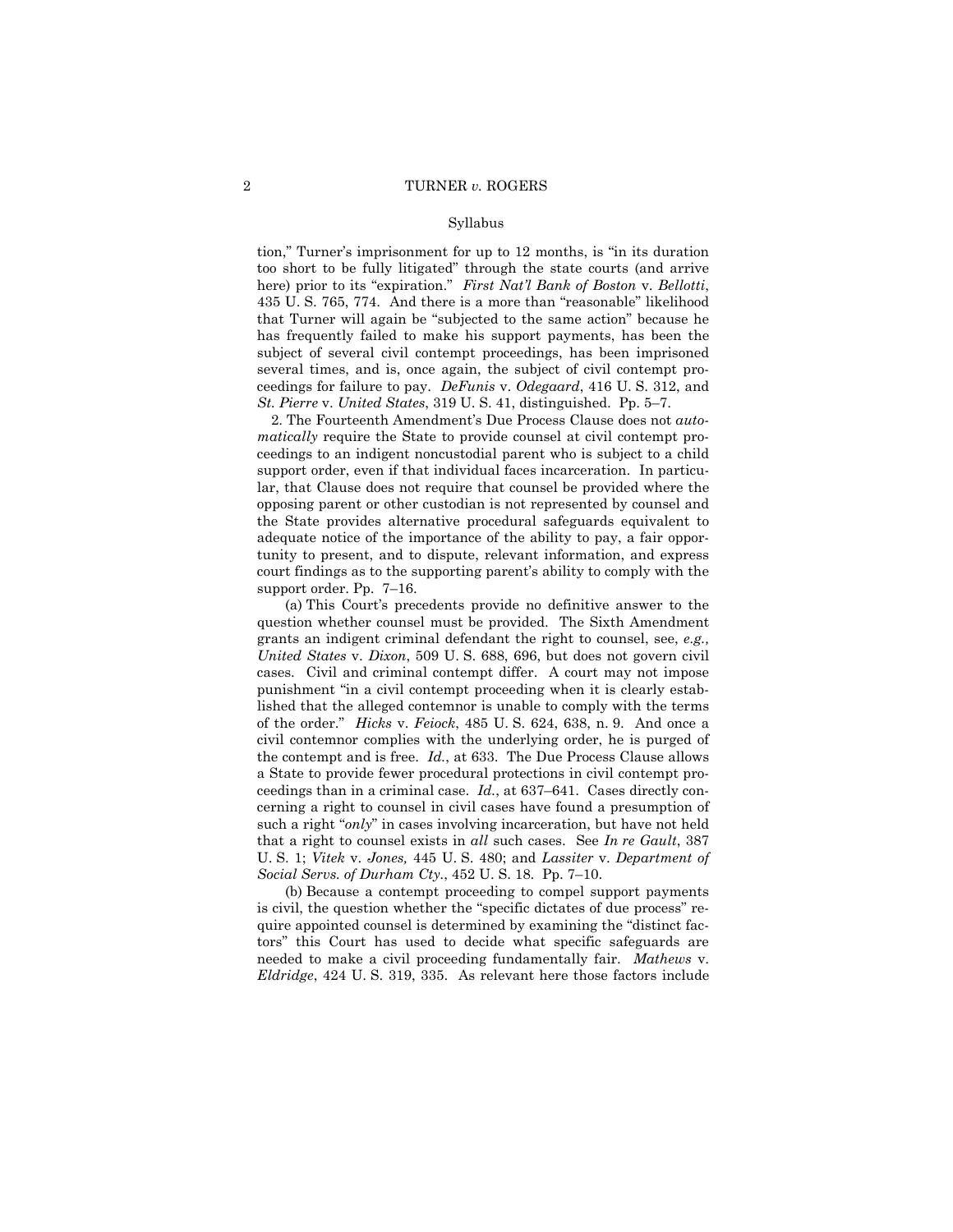(1) the nature of "the private interest that will be affected," (2) the comparative "risk" of an "erroneous deprivation" of that interest with and without "additional or substitute procedural safeguards," and (3) the nature and magnitude of any countervailing interest in not providing "additional or substitute procedural requirement[s]." *Ibid.* 

The "private interest that will be affected" argues strongly for the right to counsel here. That interest consists of an indigent defendant's loss of personal liberty through imprisonment. Freedom "from bodily restraint" lies "at the core of the liberty protected by the Due Process Clause." *Foucha* v. *Louisiana*, 504 U. S. 71, 80. Thus, accurate decisionmaking as to the "ability to pay"—which marks a dividing line between civil and criminal contempt, *Hicks, supra*, at 635, n. 7—must be assured because an incorrect decision can result in a wrongful incarceration. And because ability to comply divides civil and criminal contempt proceedings, an erroneous determination would also deprive a defendant of the procedural protections a criminal proceeding would demand. Questions about ability to pay are likely to arise frequently in child custody cases. On the other hand, due process does not always require the provision of counsel in civil proceedings where incarceration is threatened. See *Gagnon* v. *Scarpelli,* 411 U. S. 778*.* To determine whether a right to counsel is required here, opposing interests and the probable value of "additional or substitute procedural safeguards" must be taken into account. *Mathews, supra*, at 335.

Doing so reveals three related considerations that, taken together, argue strongly against requiring counsel in every proceeding of the present kind. First, the likely critical question in these cases is the defendant's ability to pay, which is often closely related to his indigence and relatively straightforward. Second, sometimes, as here, the person opposing the defendant at the hearing is not the government represented by counsel but the custodial parent *un*represented by counsel. A requirement that the State provide counsel to the noncustodial parent in these cases could create an asymmetry of representation that would "alter significantly the nature of the proceeding," *Gagnon, supra*, at 787, creating a degree of formality or delay that would unduly slow payment to those immediately in need and make the proceedings *less* fair overall. Third, as the Federal Government points out, an available set of "substitute procedural safeguards," *Mathews, supra*, at 335, if employed together, can significantly reduce the risk of an erroneous deprivation of liberty. These include (1) notice to the defendant that his "ability to pay" is a critical issue in the contempt proceeding; (2) the use of a form (or the equivalent) to elicit relevant financial information from him; (3) an opportunity at the hearing for him to respond to statements and questions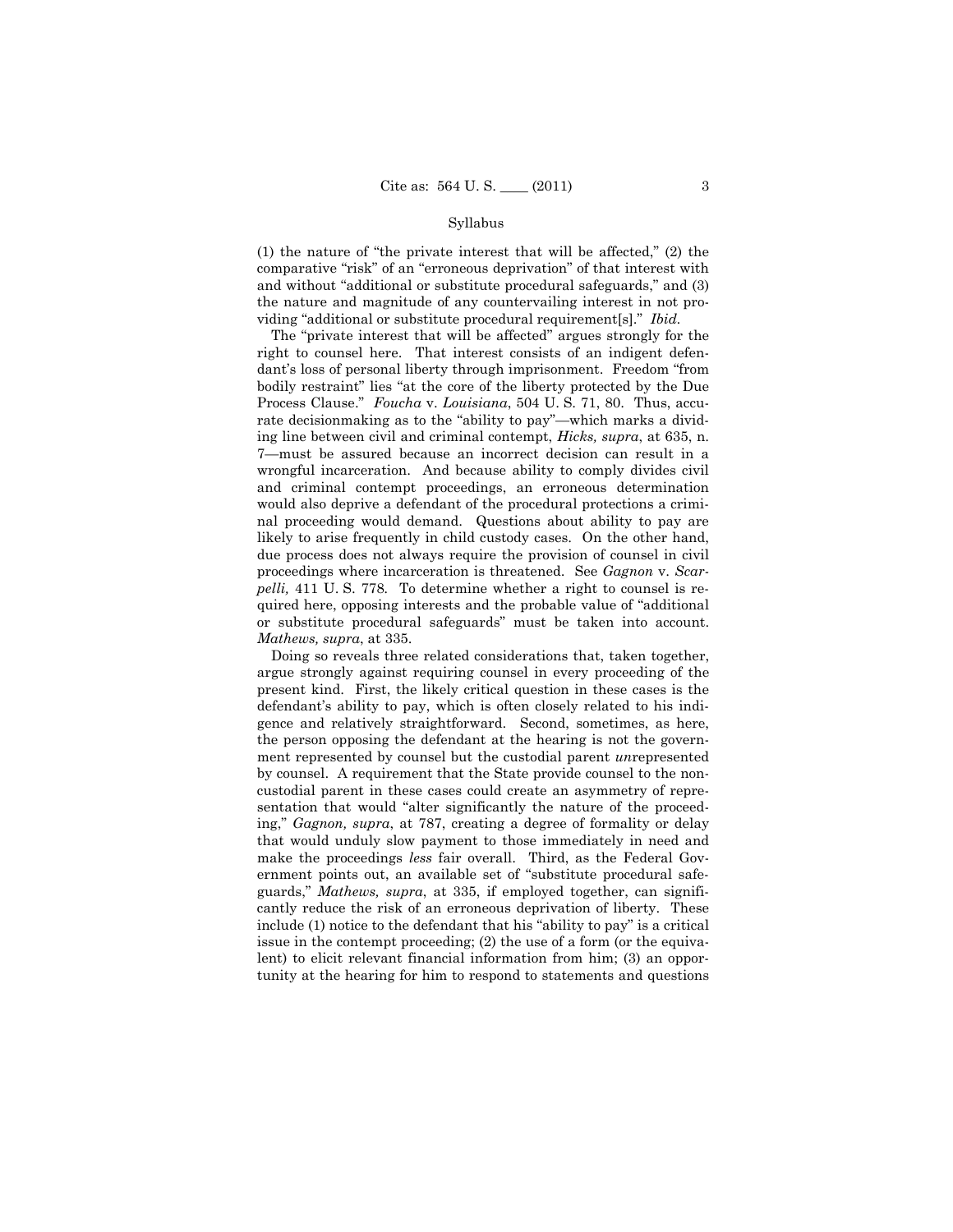about his financial status; and (4) an express finding by the court that the defendant has the ability to pay.

This decision does not address civil contempt proceedings where the underlying support payment is owed to the State, *e.g.,* for reimbursement of welfare funds paid to the custodial parent, or the question what due process requires in an unusually complex case where a defendant "can fairly be represented only by a trained advocate," *Gagnon, supra*, at 788. Pp. 10–16.

3. Under the circumstances, Turner's incarceration violated due process because he received neither counsel nor the benefit of alternative procedures like those the Court describes. He did not have clear notice that his ability to pay would constitute the critical question in his civil contempt proceeding. No one provided him with a form (or the equivalent) designed to elicit information about his financial circumstances. And the trial court did not find that he was able to pay his arrearage, but nonetheless found him in civil contempt and ordered him incarcerated. P. 16.

387 S. C. 142, 691 S. E. 2d 470, vacated and remanded.

BREYER, J., delivered the opinion of the Court, in which KENNEDY, GINSBURG, SOTOMAYOR, and KAGAN, JJ., joined. THOMAS, J., filed a dissenting opinion, in which SCALIA, J., joined, and in which ROBERTS, C. J., and ALITO, JJ., joined as to Parts I–B and II.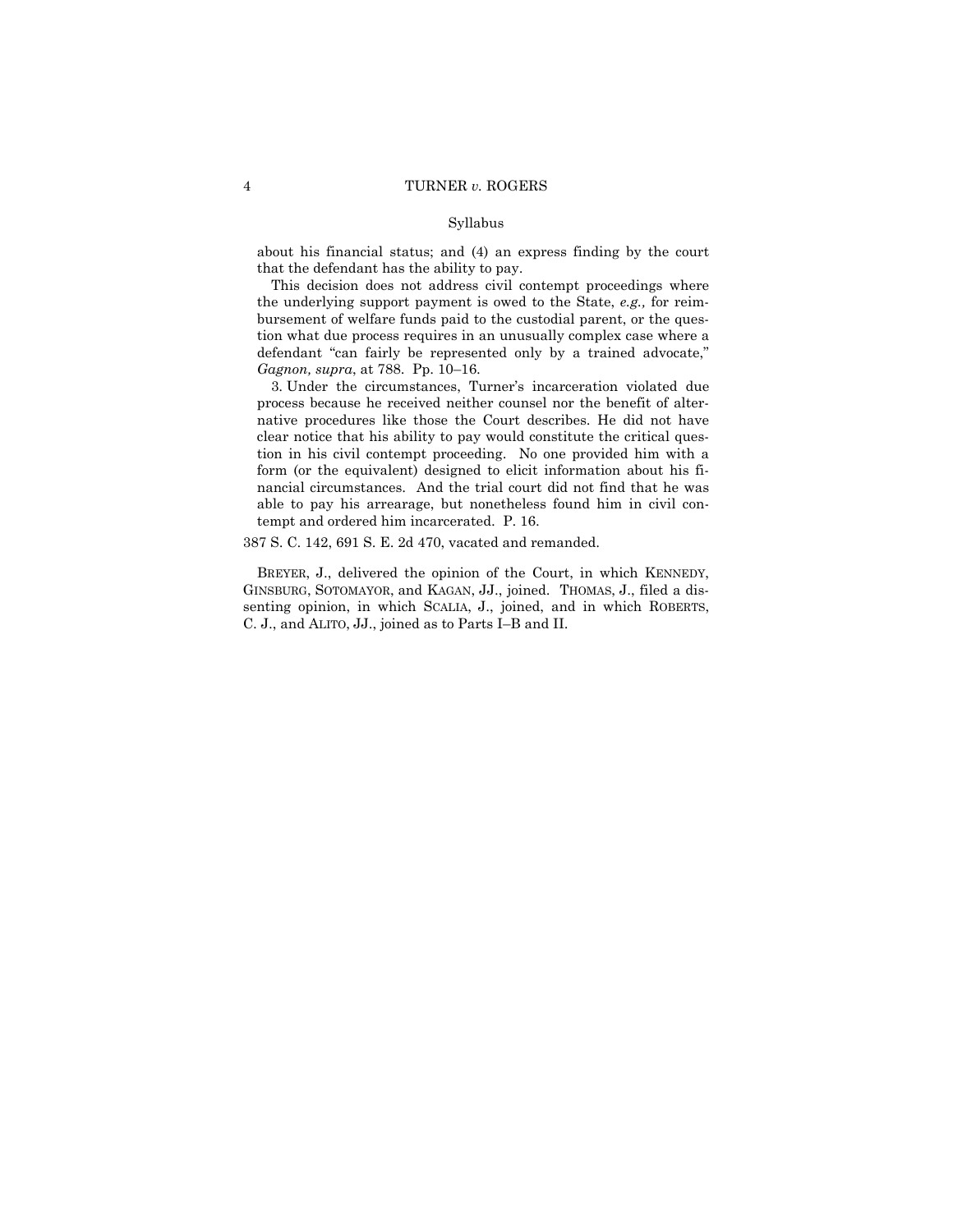NOTICE: This opinion is subject to formal revision before publication in the preliminary print of the United States Reports. Readers are requested to notify the Reporter of Decisions, Supreme Court of the United States, Washington, D. C. 20543, of any typographical or other formal errors, in order that corrections may be made before the preliminary print goes to press.

### $\frac{1}{2}$  ,  $\frac{1}{2}$  ,  $\frac{1}{2}$  ,  $\frac{1}{2}$  ,  $\frac{1}{2}$  ,  $\frac{1}{2}$  ,  $\frac{1}{2}$ **SUPREME COURT OF THE UNITED STATES**

#### $\frac{1}{2}$  ,  $\frac{1}{2}$  ,  $\frac{1}{2}$  ,  $\frac{1}{2}$  ,  $\frac{1}{2}$  ,  $\frac{1}{2}$ No. 10–10

# MICHAEL D. TURNER, PETITIONER *v.* REBECCA L. ROGERS ET AL.

# ON WRIT OF CERTIORARI TO THE SUPREME COURT OF SOUTH CAROLINA

#### [June 20, 2011]

# JUSTICE BREYER delivered the opinion of the Court.

South Carolina's Family Court enforces its child support orders by threatening with incarceration for civil contempt those who are (1) subject to a child support order, (2) able to comply with that order, but (3) fail to do so. We must decide whether the Fourteenth Amendment's Due Process Clause requires the State to provide counsel (at a civil contempt hearing) to an *indigent* person potentially faced with such incarceration. We conclude that where as here the custodial parent (entitled to receive the support) is unrepresented by counsel, the State need not provide counsel to the noncustodial parent (required to provide the support). But we attach an important caveat, namely, that the State must nonetheless have in place alternative procedures that assure a fundamentally fair determination of the critical incarceration-related question, whether the supporting parent is able to comply with the support order.

# I A

South Carolina family courts enforce their child support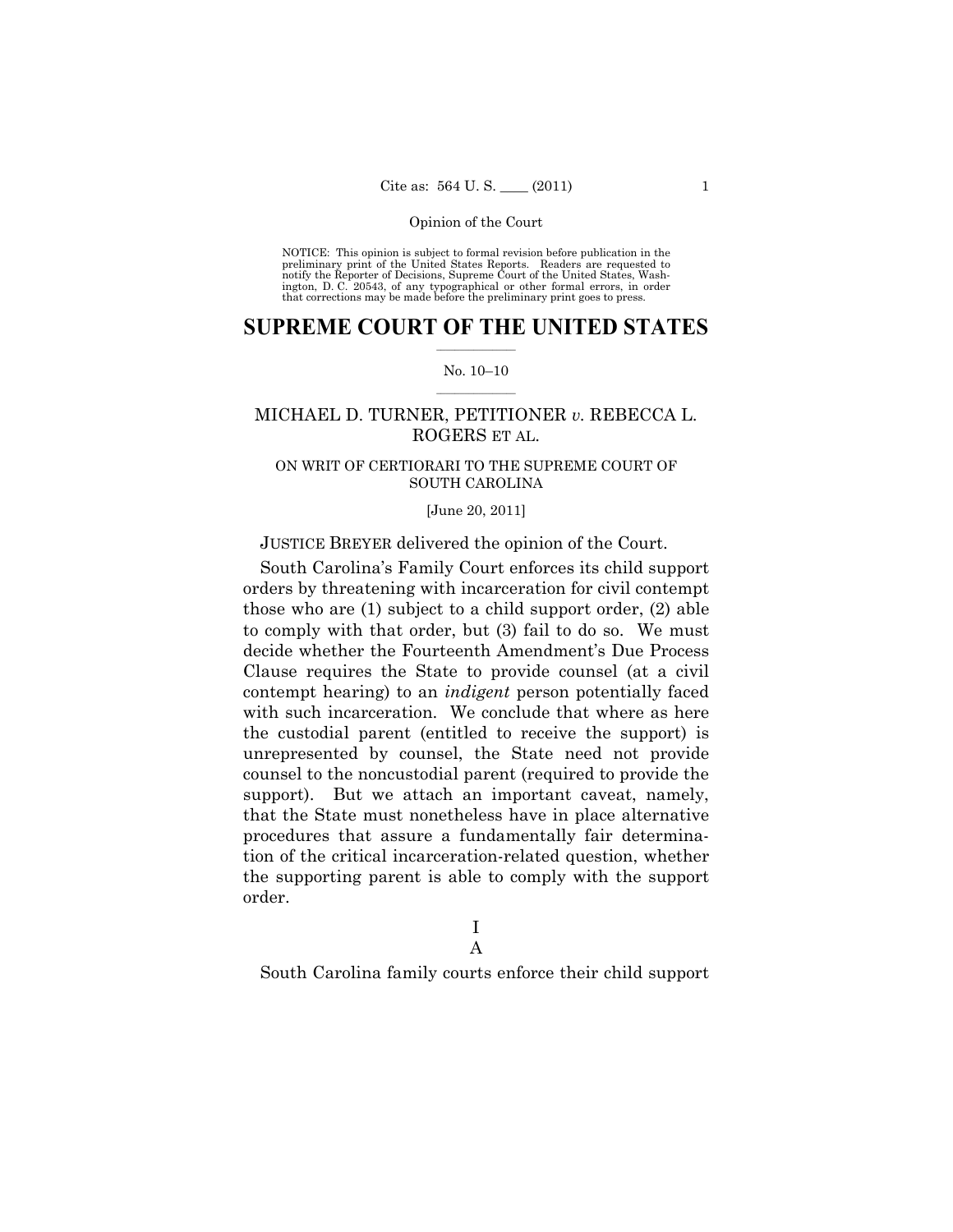#### Opinion of the Court

orders in part through civil contempt proceedings. Each month the family court clerk reviews outstanding child support orders, identifies those in which the supporting parent has fallen more than five days behind, and sends that parent an order to "show cause" why he should not be held in contempt. S. C. Rule Family Ct. 24 (2011). The "show cause" order and attached affidavit refer to the relevant child support order, identify the amount of the arrearage, and set a date for a court hearing. At the hearing that parent may demonstrate that he is not in contempt, say, by showing that he is not able to make the required payments. See *Moseley* v. *Mosier*, 279 S. C. 348, 351, 306 S. E. 2d 624, 626 (1983) ("When the parent is *unable* to make the required payments, he is not in contempt"). If he fails to make the required showing, the court may hold him in civil contempt. And it may require that he be imprisoned unless and until he purges himself of contempt by making the required child support payments (but not for more than one year regardless). See S. C. Code Ann. §63–3–620 (Supp. 2010) (imprisonment for up to one year of "adult who wilfully violates" a court order); *Price* v. *Turner*, 387 S. C. 142, 145, 691 S. E. 2d 470, 472 (2010) (civil contempt order must permit purging of contempt through compliance).

# B

In June 2003 a South Carolina family court entered an order, which (as amended) required petitioner, Michael Turner, to pay \$51.73 per week to respondent, Rebecca Rogers, to help support their child. (Rogers' father, Larry Price, currently has custody of the child and is also a respondent before this Court.) Over the next three years, Turner repeatedly failed to pay the amount due and was held in contempt on five occasions. The first four times he was sentenced to 90 days' imprisonment, but he ultimately paid the amount due (twice without being jailed, twice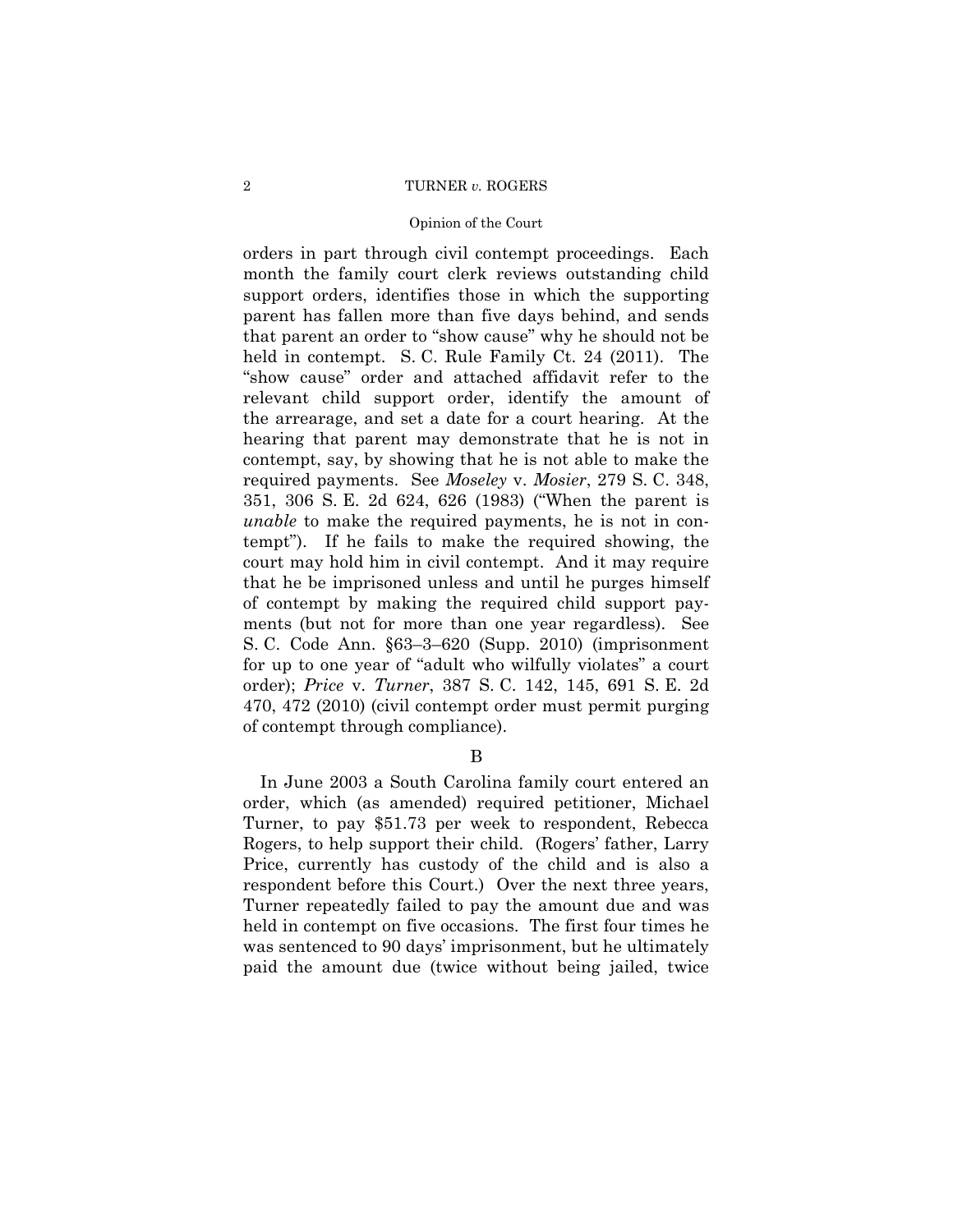after spending two or three days in custody). The fifth time he did not pay but completed a 6-month sentence.

After his release in 2006 Turner remained in arrears. On March 27, 2006, the clerk issued a new "show cause" order. And after an initial postponement due to Turner's failure to appear, Turner's civil contempt hearing took place on January 3, 2008. Turner and Rogers were present, each without representation by counsel.

The hearing was brief. The court clerk said that Turner was \$5,728.76 behind in his payments. The judge asked Turner if there was "anything you want to say." Turner replied,

"Well, when I first got out, I got back on dope. I done meth, smoked pot and everything else, and I paid a little bit here and there. And, when I finally did get to working, I broke my back, back in September. I filed for disability and SSI. And, I didn't get straightened out off the dope until I broke my back and laid up for two months. And, now I'm off the dope and everything. I just hope that you give me a chance. I don't know what else to say. I mean, I know I done wrong, and I should have been paying and helping her, and I'm sorry. I mean, dope had a hold to me." App. to Pet. for Cert. 17a.

The judge then said, "[o]kay," and asked Rogers if she had anything to say. *Ibid.* After a brief discussion of federal benefits, the judge stated,

"If there's nothing else, this will be the Order of the Court. I find the Defendant in willful contempt. I'm [going to] sentence him to twelve months in the Oconee County Detention Center. He may purge himself of the contempt and avoid the sentence by having a zero balance on or before his release. I've also placed a lien on any SSI or other benefits." *Id.*, at 18a.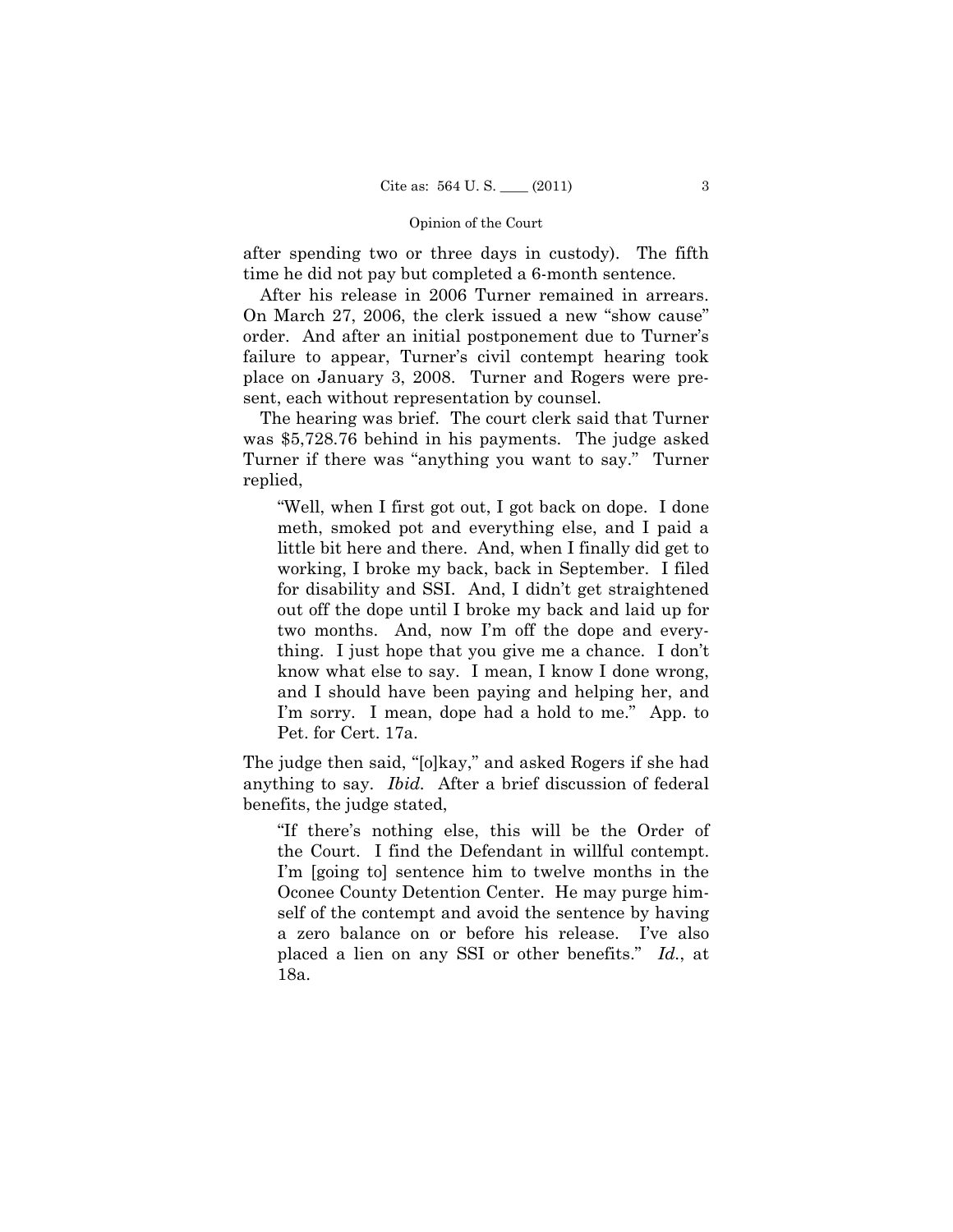#### Opinion of the Court

The judge added that Turner would not receive good-time or work credits, but "[i]f you've got a job, I'll make you eligible for work release." *Ibid.* When Turner asked why he could not receive good-time or work credits, the judge said, "[b]ecause that's my ruling." *Ibid.* 

The court made no express finding concerning Turner's ability to pay his arrearage (though Turner's wife had voluntarily submitted a copy of Turner's application for disability benefits, cf. *post*, at 7, n. 3 (THOMAS, J., dissenting); App. 135a–136a). Nor did the judge ask any followup questions or otherwise address the ability-to-pay issue. After the hearing, the judge filled out a prewritten form titled "Order for Contempt of Court," which included the statement:

"Defendant (was) (was not) gainfully employed and/or (had) (did not have) the ability to make these support payments when due." *Id.*, at 60a, 61a.

But the judge left this statement as is without indicating whether Turner was able to make support payments.

While serving his 12-month sentence, Turner, with the help of *pro bono* counsel, appealed. He claimed that the Federal Constitution entitled him to counsel at his contempt hearing. The South Carolina Supreme Court decided Turner's appeal after he had completed his sentence. And it rejected his "right to counsel" claim. The court pointed out that civil contempt differs significantly from criminal contempt. The former does not require all the "constitutional safeguards" applicable in criminal proceedings. 387 S. C., at 145, 691 S. E. 2d, at 472. And the right to government-paid counsel, the Supreme Court held, was one of the "safeguards" not required. *Ibid.* 

Turner sought certiorari. In light of differences among state courts (and some federal courts) on the applicability

C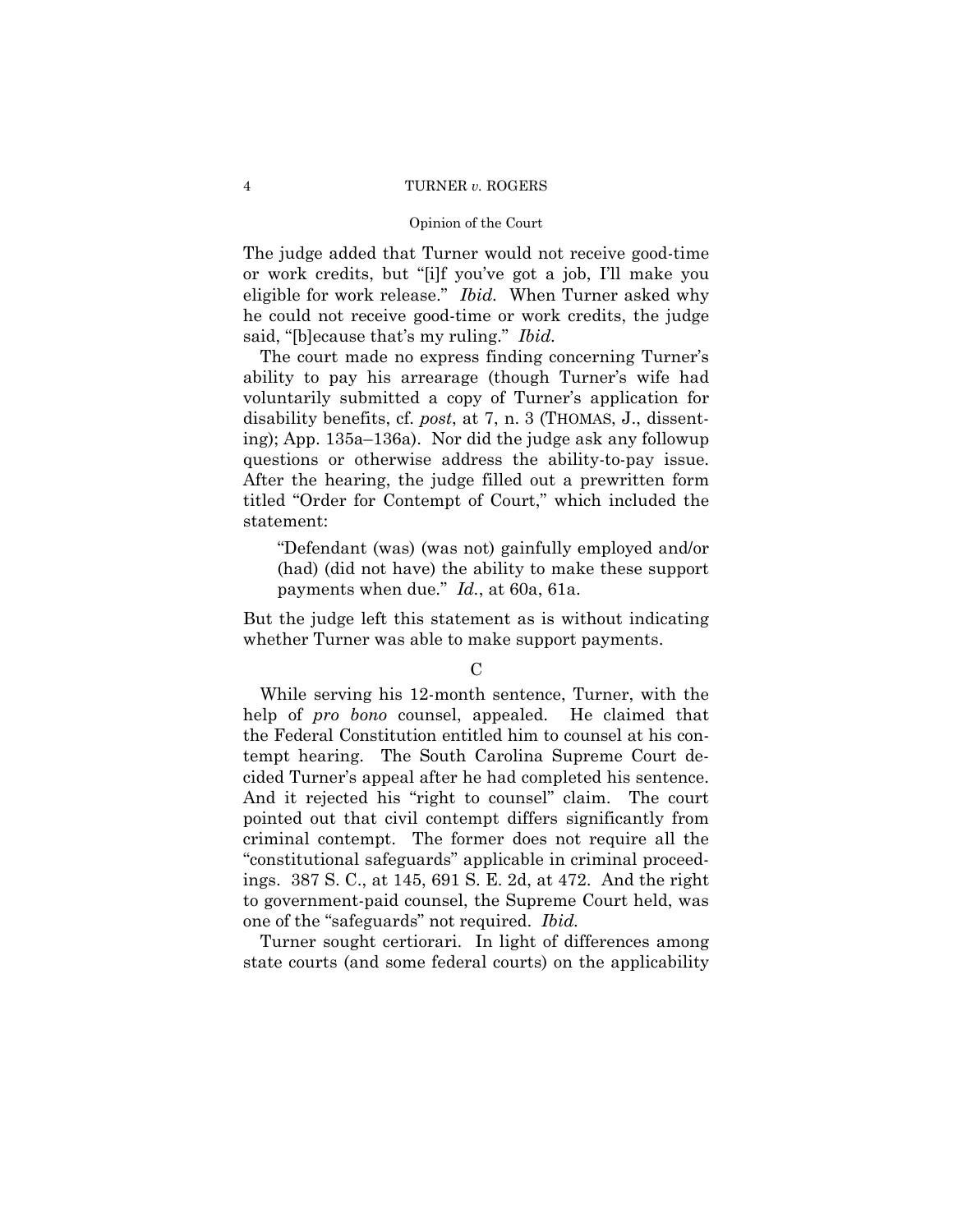of a "right to counsel" in civil contempt proceedings enforcing child support orders, we granted the writ. Compare, *e.g.*, *Pasqua* v. *Council*, 186 N. J. 127, 141–146, 892 A. 2d 663, 671–674 (2006); *Black* v. *Division of Child Support Enforcement*, 686 A. 2d 164, 167–168 (Del. 1996); *Mead* v. *Batchlor*, 435 Mich. 480, 488–505, 460 N. W. 2d 493, 496– 504 (1990); *Ridgway* v. *Baker*, 720 F. 2d 1409, 1413–1415 (CA5 1983) (all finding a federal constitutional right to counsel for indigents facing imprisonment in a child support civil contempt proceeding), with *Rodriguez* v. *Eighth Judicial Dist. Ct.*, *County of Clark*, 120 Nev. 798, 808–813, 102 P. 3d 41, 48–51 (2004) (no right to counsel in civil contempt hearing for nonsupport, except in "rarest of cases"); *Andrews* v. *Walton*, 428 So. 2d 663, 666 (Fla. 1983) ("no circumstances in which a parent is entitled to courtappointed counsel in a civil contempt proceeding for failure to pay child support"). Compare also *In re Grand Jury Proceedings*, 468 F. 2d 1368, 1369 (CA9 1972) *(per curiam)* (general right to counsel in civil contempt proceedings), with *Duval* v. *Duval*, 114 N. H. 422, 425–427, 322 A. 2d 1, 3–4 (1974) (no general right, but counsel may be required on case-by-case basis).

II

Respondents argue that this case is moot. See *Massachusetts* v. *Mellon*, 262 U. S. 447, 480 (1923) (Article III judicial power extends only to actual "cases" and "controversies"); *Alvarez* v. *Smith*, 558 U. S. \_\_, \_\_ (2009) (slip op., at 4) ("An actual controversy must be extant at all stages of review" (internal quotation marks omitted)). They point out that Turner completed his 12-month prison sentence in 2009. And they add that there are no "collateral consequences" of that particular contempt determination that might keep the dispute alive. Compare *Sibron* v. *New York*, 392 U. S. 40, 55–56 (1968) (release from prison does not moot a *criminal* case because "collateral consequences"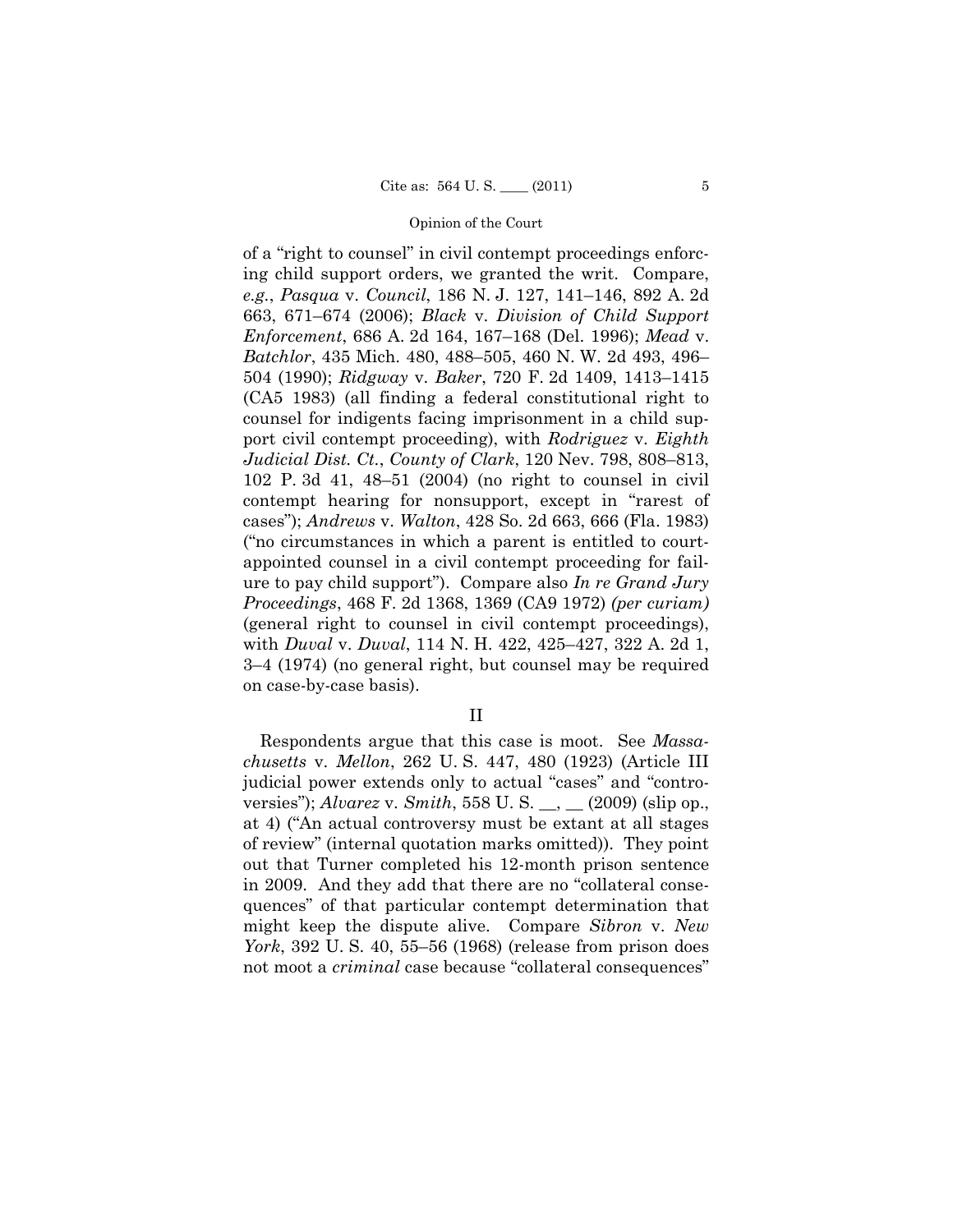are presumed to continue), with *Spencer* v. *Kemna*, 523 U. S. 1, 14 (1998) (declining to extend the presumption to parole revocation).

The short, conclusive answer to respondents' mootness claim, however, is that this case is not moot because it falls within a special category of disputes that are "capable of repetition" while "evading review." *Southern Pacific Terminal Co.* v. *ICC*, 219 U. S. 498, 515 (1911). A dispute falls into that category, and a case based on that dispute remains live, if "(1) the challenged action [is] in its duration too short to be fully litigated prior to its cessation or expiration, and (2) there [is] a reasonable expectation that the same complaining party [will] be subjected to the same action again." *Weinstein* v. *Bradford*, 423 U. S. 147, 149 (1975) *(per curiam).*

Our precedent makes clear that the "challenged action," Turner's imprisonment for up to 12 months, is "in its duration too short to be fully litigated" through the state courts (and arrive here) prior to its "expiration." See, *e.g.*, *First Nat. Bank of Boston* v. *Bellotti*, 435 U. S. 765, 774 (1978) (internal quotation marks omitted) (18-month period too short); *Southern Pacific Terminal Co.*, *supra*, at 514–516 (2-year period too short). At the same time, there is a more than "reasonable" likelihood that Turner will again be "subjected to the same action." As we have pointed out, *supra*, at 2–3, Turner has frequently failed to make his child support payments. He has been the subject of several civil contempt proceedings. He has been imprisoned on several of those occasions. Within months of his release from the imprisonment here at issue he was again the subject of civil contempt proceedings. And he was again imprisoned, this time for six months. As of December 9, 2010, Turner was \$13,814.72 in arrears, and another contempt hearing was scheduled for May 4, 2011. App. 104a; Reply Brief for Petitioner 3, n. 1. These facts bring this case squarely within the special category of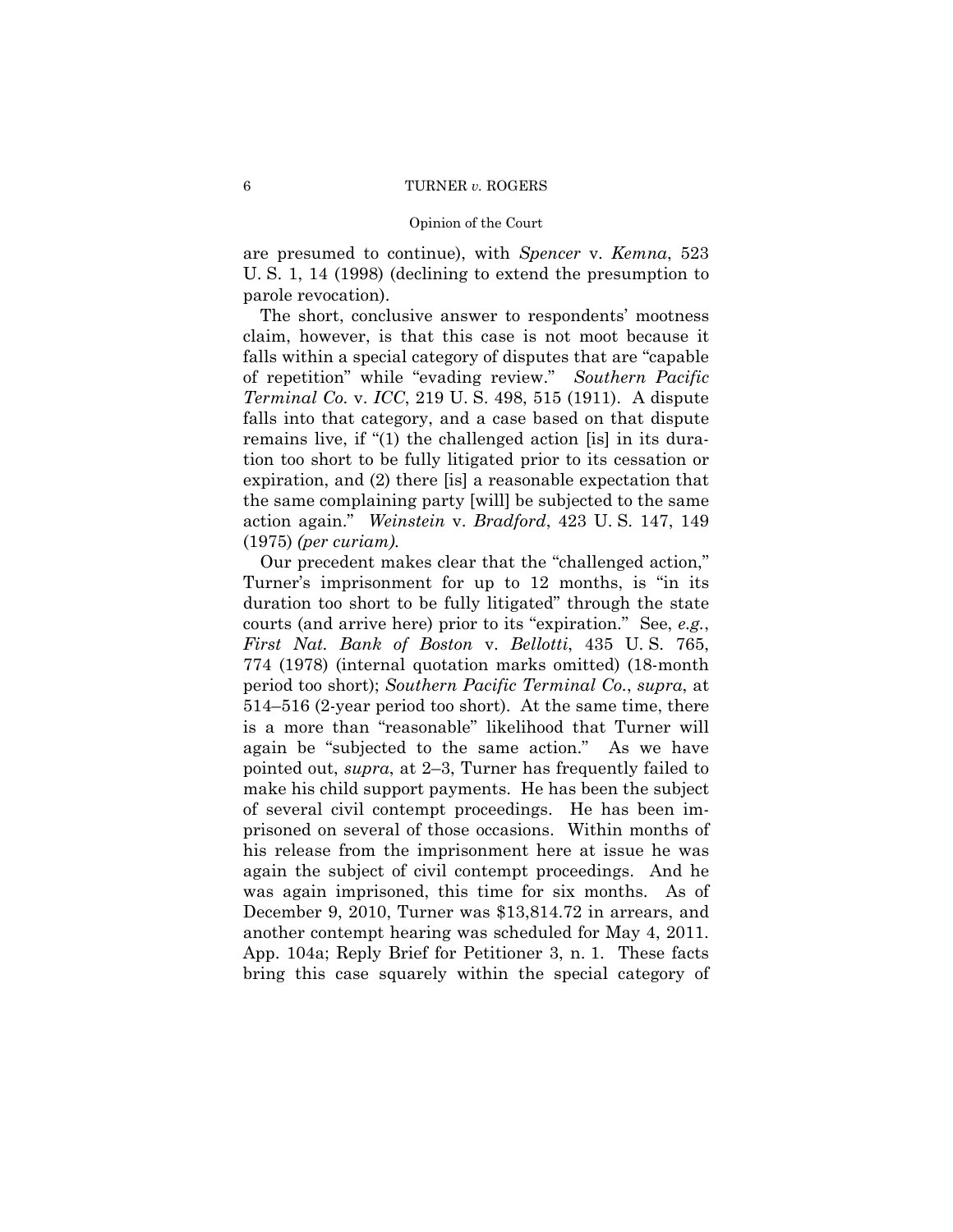cases that are not moot because the underlying dispute is "capable of repetition, yet evading review." See, *e.g.*, *Nebraska Press Assn.* v. *Stuart*, 427 U. S. 539, 546–547 (1976) (internal quotation marks omitted).

Moreover, the underlying facts make this case unlike *DeFunis* v. *Odegaard*, 416 U. S. 312 (1974) *(per curiam)*, and *St. Pierre* v. *United States*, 319 U. S. 41 (1943) *(per curiam)*, two cases that respondents believe require us to find this case moot regardless. *DeFunis* was moot, but that is because the plaintiff himself was unlikely to again suffer the conduct of which he complained (and others likely to suffer from that conduct could bring their own lawsuits). Here petitioner himself *is* likely to suffer future imprisonment.

*St. Pierre* was moot because the petitioner (a witness held in contempt and sentenced to five months' imprisonment) had failed to "apply to this Court for a stay" of the federal-court order imposing imprisonment. 319 U. S., at 42–43. And, like the witness in *St. Pierre,* Turner did not seek a stay of the contempt order requiring his imprisonment. But this case, unlike *St. Pierre,* arises out of a state-court proceeding. And respondents give us no reason to believe that we would have (or that we could have) granted a timely request for a stay had one been made. Cf. 28 U. S. C. §1257 (granting this Court jurisdiction to review *final* state-court judgments). In *Sibron*, we rejected a similar "mootness" argument for just that reason. 392 U. S., at 53, n. 13. And we find this case similar in this respect to *Sibron,* not to *St. Pierre*.

# III

# A

We must decide whether the Due Process Clause grants an indigent defendant, such as Turner, a right to stateappointed counsel at a civil contempt proceeding, which may lead to his incarceration. This Court's precedents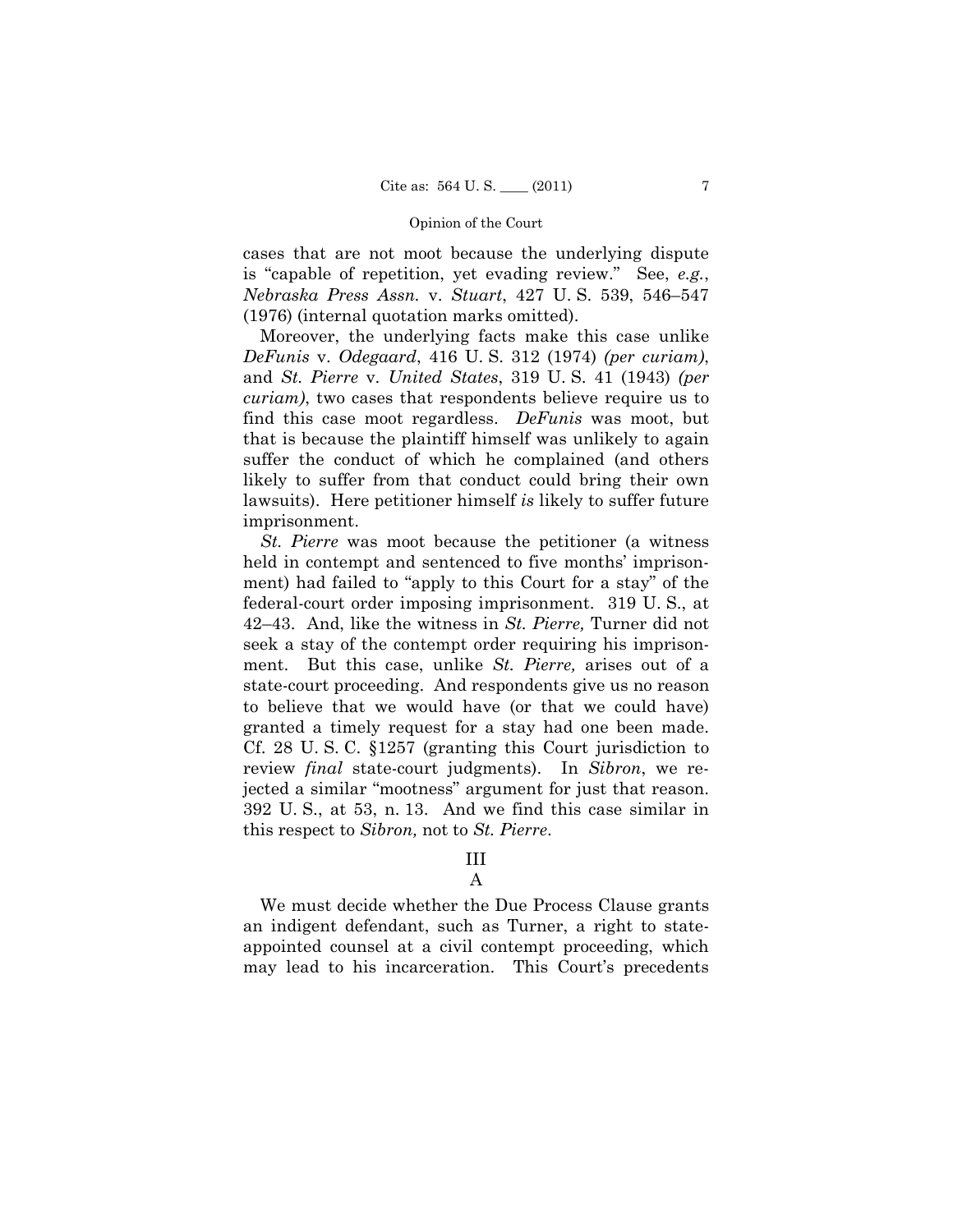#### Opinion of the Court

provide no definitive answer to that question. This Court has long held that the Sixth Amendment grants an indigent defendant the right to state-appointed counsel in a *criminal* case. *Gideon* v. *Wainwright*, 372 U. S. 335 (1963). And we have held that this same rule applies to *criminal contempt* proceedings (other than summary proceedings). *United States* v. *Dixon*, 509 U. S. 688, 696 (1993); *Cooke* v. *United States*, 267 U. S. 517, 537 (1925).

But the Sixth Amendment does not govern civil cases. Civil contempt differs from criminal contempt in that it seeks only to "coerc[e] the defendant to do" what a court had previously ordered him to do. *Gompers* v. *Bucks Stove & Range Co.*, 221 U. S. 418, 442 (1911). A court may not impose punishment "in a civil contempt proceeding when it is clearly established that the alleged contemnor is unable to comply with the terms of the order." *Hicks* v. *Feiock*, 485 U. S. 624, 638, n. 9 (1988). And once a civil contemnor complies with the underlying order, he is purged of the contempt and is free. *Id.*, at 633 (he "carr[ies] the keys of [his] prison in [his] own pockets" (internal quotation marks omitted)).

Consequently, the Court has made clear (in a case not involving the right to counsel) that, where civil contempt is at issue, the Fourteenth Amendment's Due Process Clause allows a State to provide fewer procedural protections than in a criminal case. *Id.*, at 637–641 (State may place the burden of proving inability to pay on the defendant).

This Court has decided only a handful of cases that more directly concern a right to counsel in civil matters. And the application of those decisions to the present case is not clear. On the one hand, the Court has held that the Fourteenth Amendment requires the State to pay for representation by counsel in a *civil* "juvenile delinquency" proceeding (which could lead to incarceration). *In re Gault*, 387 U. S. 1, 35–42 (1967). Moreover, in *Vitek* v.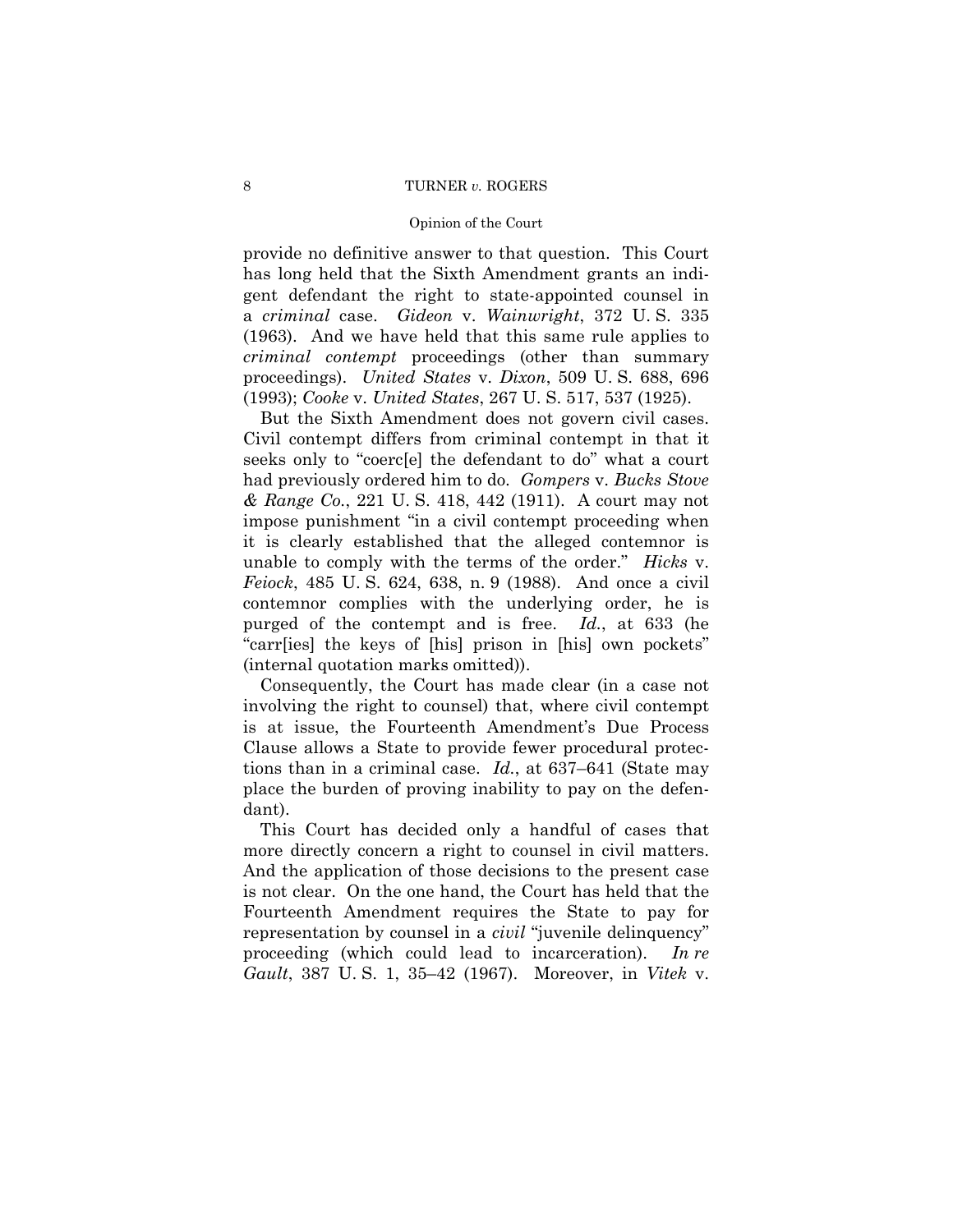*Jones,* 445 U. S. 480, 496–497 (1980), a plurality of four Members of this Court would have held that the Fourteenth Amendment requires representation by counsel in a proceeding to transfer a prison inmate to a state hospital for the mentally ill. Further, in *Lassiter* v. *Department of Social Servs. of Durham Cty.*, 452 U. S. 18 (1981), a case that focused upon civil proceedings leading to loss of parental rights, the Court wrote that the

"pre-eminent generalization that emerges from this Court's precedents on an indigent's right to appointed counsel is that such a right has been recognized to exist only where the litigant may lose his physical liberty if he loses the litigation." *Id.*, at 25.

And the Court then drew from these precedents "the presumption that an indigent litigant has a right to appointed counsel only when, if he loses, he may be deprived of his physical liberty." *Id.*, at 26–27.

On the other hand, the Court has held that a criminal offender facing revocation of probation and imprisonment does *not* ordinarily have a right to counsel at a probation revocation hearing. *Gagnon* v. *Scarpelli*, 411 U. S. 778 (1973); see also *Middendorf* v. *Henry*, 425 U. S. 25 (1976) (no due process right to counsel in summary court-martial proceedings). And, at the same time, *Gault, Vitek,* and *Lassiter* are readily distinguishable. The civil juvenile delinquency proceeding at issue in *Gault* was "little different" from, and "comparable in seriousness" to, a criminal prosecution. 387 U. S., at 28, 36. In *Vitek,* the controlling opinion found *no* right to counsel. 445 U. S., at 499–500 (Powell, J., concurring in part) (assistance of mental health professionals sufficient). And the Court's statements in *Lassiter* constitute part of its rationale for *denying* a right to counsel in that case. We believe those statements are best read as pointing out that the Court previously had found a right to counsel "*only*" in cases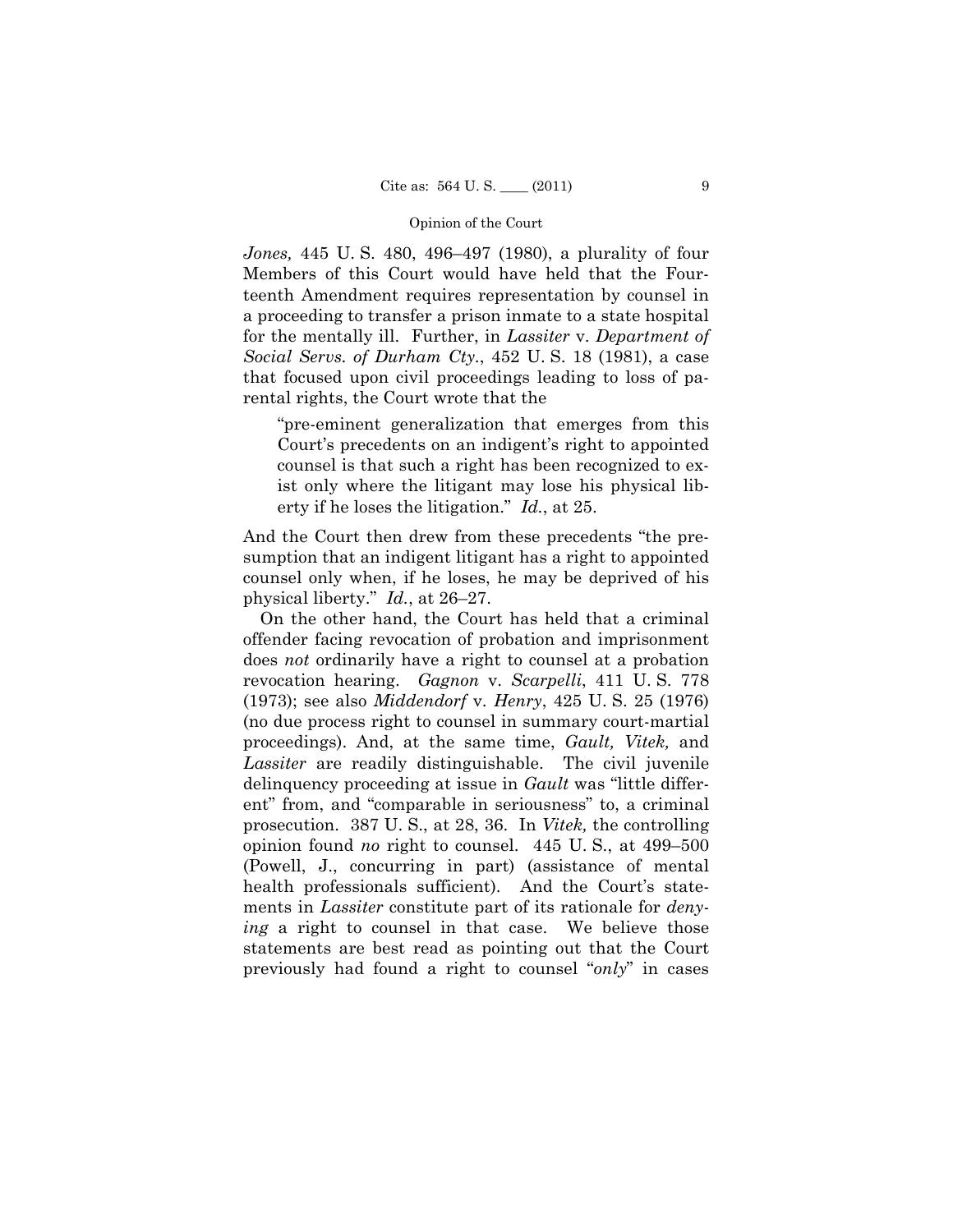involving incarceration, not that a right to counsel exists in *all* such cases (a position that would have been difficult to reconcile with *Gagnon*).

### B

Civil contempt proceedings in child support cases constitute one part of a highly complex system designed to assure a noncustodial parent's regular payment of funds typically necessary for the support of his children. Often the family receives welfare support from a stateadministered federal program, and the State then seeks reimbursement from the noncustodial parent. See 42 U. S. C. §§608(a)(3) (2006 ed., Supp. III), 656(a)(1) (2006 ed.); S. C. Code Ann. §§43–5–65(a)(1), (2) (2010 Cum. Supp.). Other times the custodial parent (often the mother, but sometimes the father, a grandparent, or another person with custody) does not receive government benefits and is entitled to receive the support payments herself.

The Federal Government has created an elaborate procedural mechanism designed to help both the government and custodial parents to secure the payments to which they are entitled. See generally *Blessing* v. *Freestone*, 520 U. S. 329, 333 (1997) (describing the "interlocking set of cooperative federal-state welfare programs" as they relate to child support enforcement); 45 CFR pt. 303 (2010) (prescribing standards for state child support agencies). These systems often rely upon wage withholding, expedited procedures for modifying and enforcing child support orders, and automated data processing. 42 U. S. C. §§666(a), (b), 654(24). But sometimes States will use contempt orders to ensure that the custodial parent receives support payments or the government receives reimbursement. Although some experts have criticized this last-mentioned procedure, and the Federal Government believes that "the routine use of contempt for non-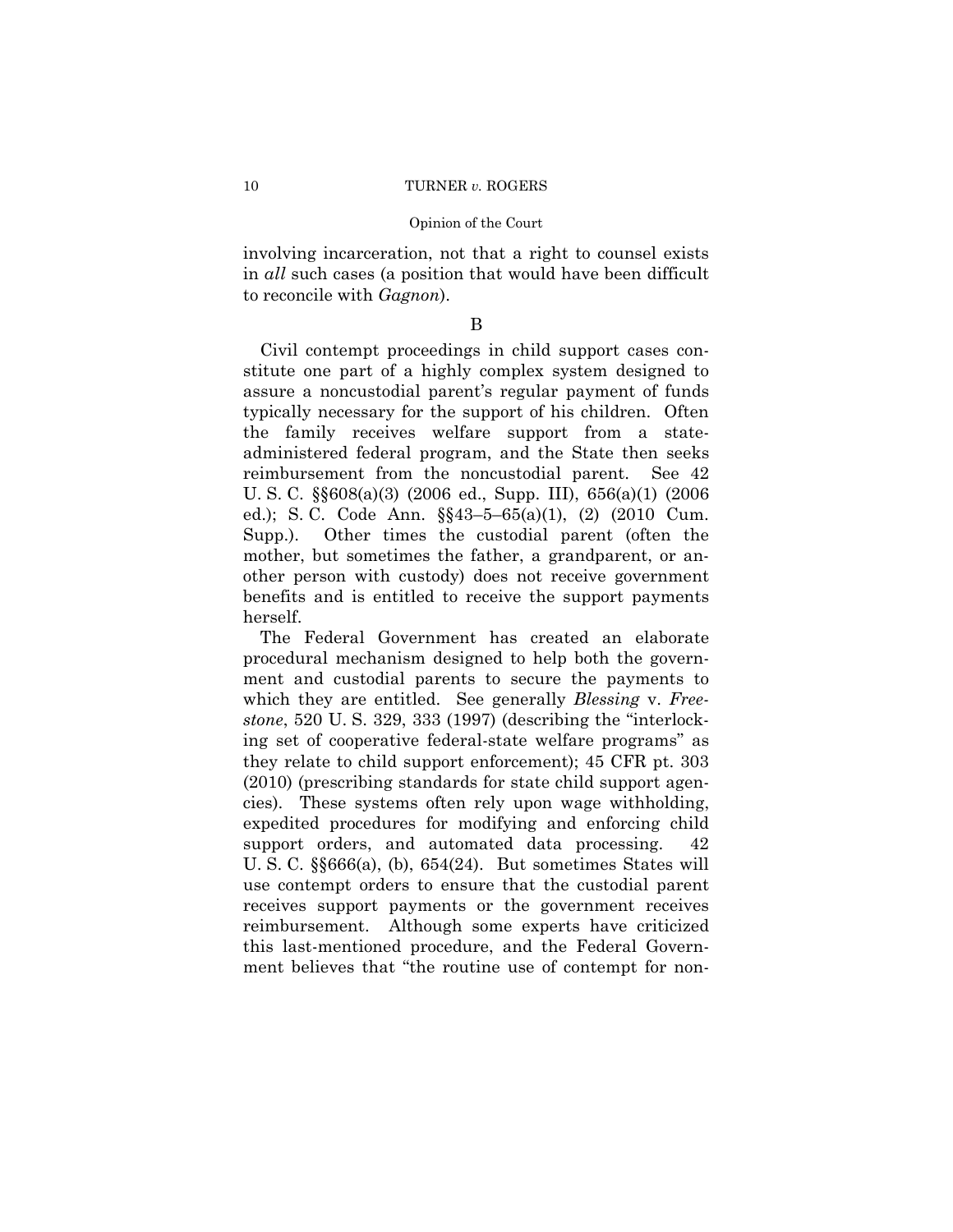payment of child support is likely to be an ineffective strategy," the Government also tells us that "coercive enforcement remedies, such as contempt, have a role to play." Brief for United States as *Amicus Curiae* 21–22, and n. 8 (citing Dept. of Health and Human Services, National Child Support Enforcement, Strategic Plan: FY 2005–2009, pp. 2, 10). South Carolina, which relies heavily on contempt proceedings, agrees that they are an important tool.

We here consider an indigent's right to paid counsel at such a contempt proceeding. It is a civil proceeding. And we consequently determine the "specific dictates of due process" by examining the "distinct factors" that this Court has previously found useful in deciding what specific safeguards the Constitution's Due Process Clause requires in order to make a civil proceeding fundamentally fair. *Mathews* v. *Eldridge*, 424 U. S. 319, 335 (1976) (considering fairness of an administrative proceeding). As relevant here those factors include (1) the nature of "the private interest that will be affected," (2) the comparative "risk" of an "erroneous deprivation" of that interest with and without "additional or substitute procedural safeguards," and (3) the nature and magnitude of any countervailing interest in not providing "additional or substitute procedural requirement[s]." *Ibid.* See also *Lassiter*, 452 U. S., at 27–31 (applying the *Mathews* framework).

The "private interest that will be affected" argues strongly for the right to counsel that Turner advocates. That interest consists of an indigent defendant's loss of personal liberty through imprisonment. The interest in securing that freedom, the freedom "from bodily restraint," lies "at the core of the liberty protected by the Due Process Clause." *Foucha* v. *Louisiana*, 504 U. S. 71, 80 (1992). And we have made clear that its threatened loss through legal proceedings demands "due process protection." *Addington* v. *Texas*, 441 U. S. 418, 425 (1979).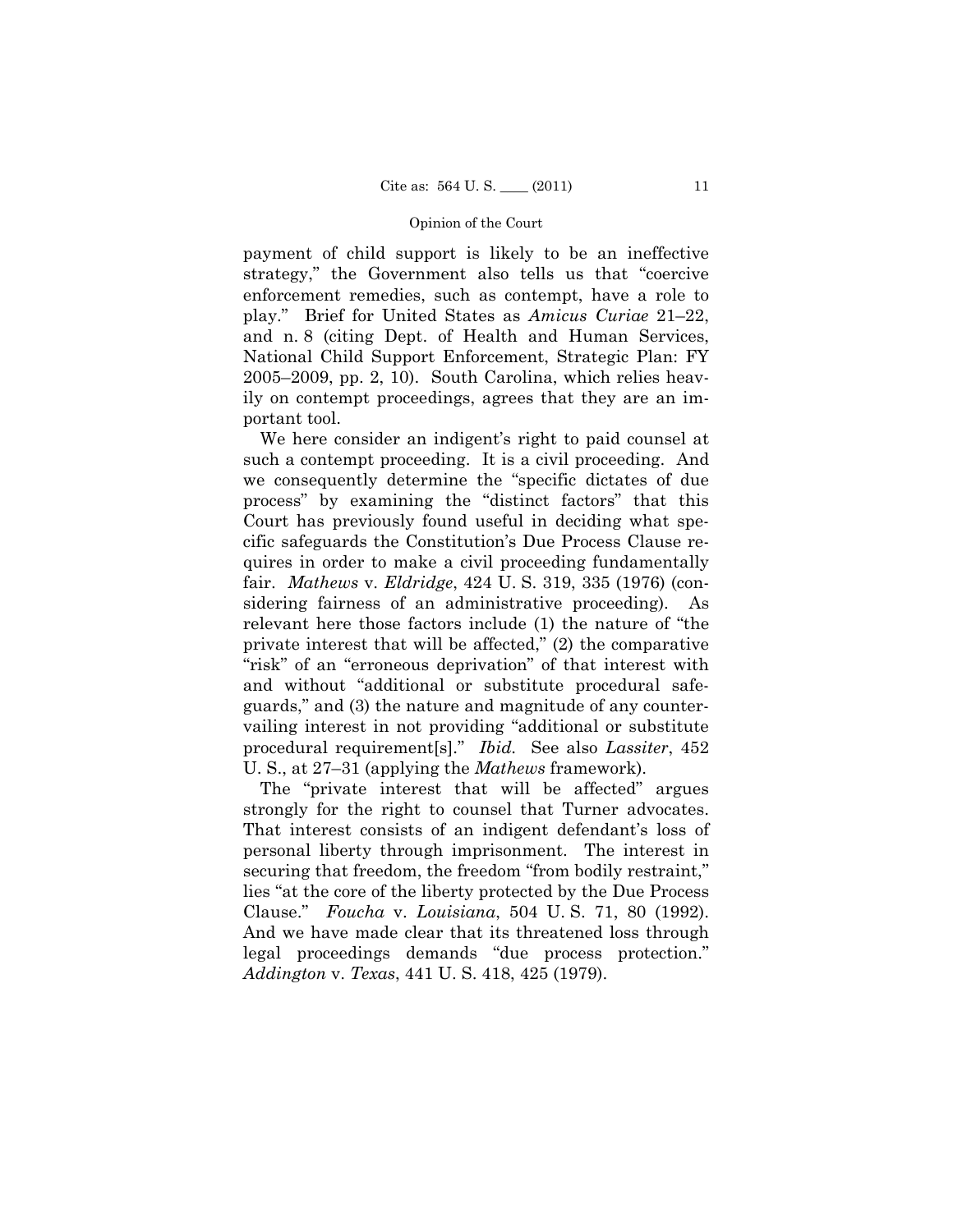#### Opinion of the Court

Given the importance of the interest at stake, it is obviously important to assure accurate decisionmaking in respect to the key "ability to pay" question. Moreover, the fact that ability to comply marks a dividing line between civil and criminal contempt, *Hicks*, 485 U. S., at 635, n. 7, reinforces the need for accuracy. That is because an incorrect decision (wrongly classifying the contempt proceeding as civil) can increase the risk of wrongful incarceration by depriving the defendant of the procedural protections (including counsel) that the Constitution would demand in a criminal proceeding. See, *e.g.*, *Dixon*, 509 U. S., at 696 (proof beyond a reasonable doubt, protection from double jeopardy); *Codispoti* v. *Pennsylvania*, 418 U. S. 506, 512– 513, 517 (1974) (jury trial where the result is more than six months' imprisonment). And since 70% of child support arrears nationwide are owed by parents with either no reported income or income of \$10,000 per year or less, the issue of ability to pay may arise fairly often. See E. Sorensen, L. Sousa, & S. Schaner, Assessing Child Support Arrears in Nine Large States and the Nation 22 (2007) (prepared by The Urban Institute), online at http://aspe.hhs.gov/hsp/07/assessing-CS-debt/report.pdf (as visited June 16, 2011, and available in Clerk of Court's case file); *id.*, at 23 ("research suggests that many obligors who do not have reported quarterly wages have relatively limited resources"); Patterson, Civil Contempt and the Indigent Child Support Obligor: The Silent Return of Debtor's Prison, 18 Cornell J. L. & Pub. Pol'y 95, 117 (2008). See also, *e.g.*, *McBride* v. *McBride*, 334 N. C. 124, 131, n. 4, 431 S. E. 2d 14, 19, n. 4 (1993) (surveying North Carolina contempt orders and finding that the "failure of trial courts to make a determination of a contemnor's ability to comply is not altogether infrequent").

On the other hand, the Due Process Clause does not always require the provision of counsel in civil proceedings where incarceration is threatened. See *Gagnon*, 411 U. S.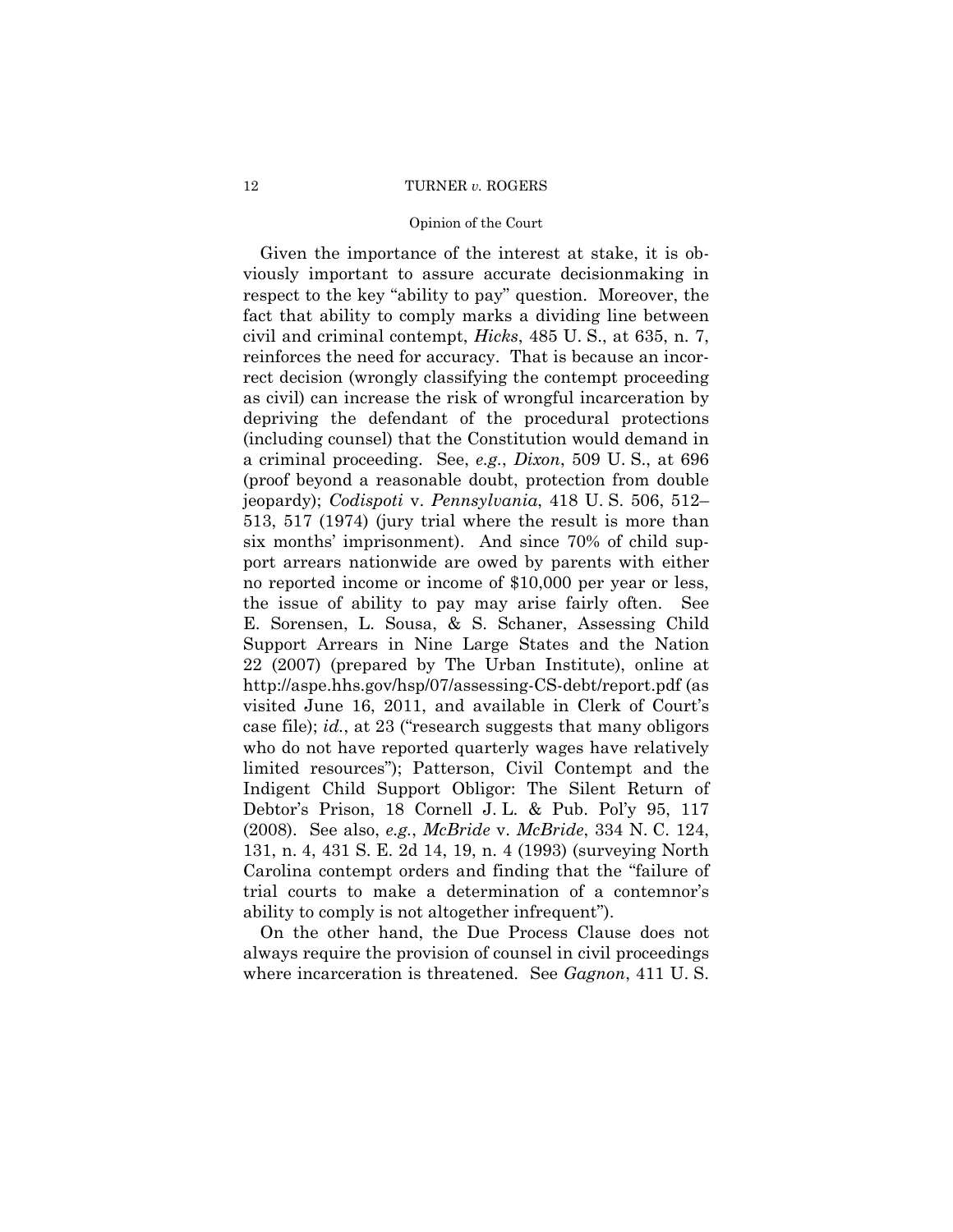778. And in determining whether the Clause requires a right to counsel here, we must take account of opposing interests, as well as consider the probable value of "additional or substitute procedural safeguards." *Mathews*, *supra*, at 335.

Doing so, we find three related considerations that, when taken together, argue strongly against the Due Process Clause requiring the State to provide indigents with counsel in every proceeding of the kind before us.

First, the critical question likely at issue in these cases concerns, as we have said, the defendant's ability to pay. That question is often closely related to the question of the defendant's indigence. But when the right procedures are in place, indigence can be a question that in many—but not all—cases is sufficiently straightforward to warrant determination *prior* to providing a defendant with counsel, even in a criminal case. Federal law, for example, requires a criminal defendant to provide information showing that he is indigent, and therefore entitled to statefunded counsel, *before* he can receive that assistance. See 18 U. S. C. §3006A(b).

Second, sometimes, as here, the person opposing the defendant at the hearing is not the government represented by counsel but the custodial parent *un*represented by counsel. See Dept. of Health and Human Services, Office of Child Support Enforcement, Understanding Child Support Debt: A Guide to Exploring Child Support Debt in Your State 5, 6 (2004) (51% of nationwide arrears, and 58% in South Carolina, are not owed to the government). The custodial parent, perhaps a woman with custody of one or more children, may be relatively poor, unemployed, and unable to afford counsel. Yet she may have encouraged the court to enforce its order through contempt. Cf. Tr. Contempt Proceedings (Sept. 14, 2005), App. 44a–45a (Rogers asks court, in light of pattern of nonpayment, to confine Turner). She may be able to provide the court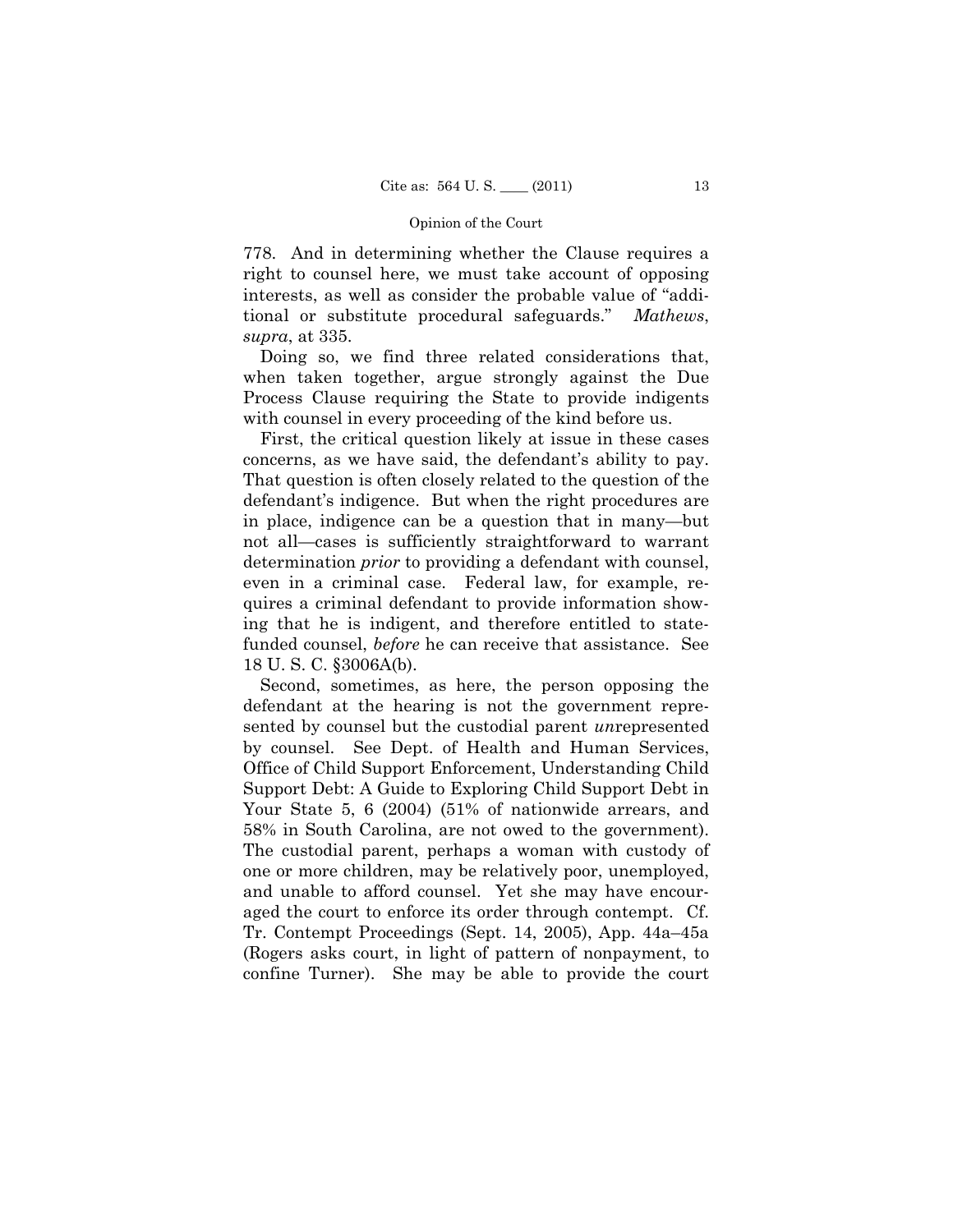with significant information. Cf. *id.*, at 41a–43a (Rogers describes where Turner lived and worked). And the proceeding is ultimately for her benefit.

A requirement that the State provide counsel to the noncustodial parent in these cases could create an asymmetry of representation that would "alter significantly the nature of the proceeding." *Gagnon*, *supra*, at 787. Doing so could mean a degree of formality or delay that would unduly slow payment to those immediately in need. And, perhaps more important for present purposes, doing so could make the proceedings *less* fair overall, increasing the risk of a decision that would erroneously deprive a family of the support it is entitled to receive. The needs of such families play an important role in our analysis. Cf. *post*, at 10–12 (opinion of THOMAS, J.).

Third, as the Solicitor General points out, there is available a set of "substitute procedural safeguards," *Mathews*, 424 U. S., at 335, which, if employed together, can significantly reduce the risk of an erroneous deprivation of liberty. They can do so, moreover, without incurring some of the drawbacks inherent in recognizing an automatic right to counsel. Those safeguards include (1) notice to the defendant that his "ability to pay" is a critical issue in the contempt proceeding; (2) the use of a form (or the equivalent) to elicit relevant financial information; (3) an opportunity at the hearing for the defendant to respond to statements and questions about his financial status, (*e.g.*, those triggered by his responses on the form); and (4) an express finding by the court that the defendant has the ability to pay. See Tr. of Oral Arg. 26–27; Brief for United States as *Amicus Curiae* 23–25. In presenting these alternatives, the Government draws upon considerable experience in helping to manage statutorily mandated federal-state efforts to enforce child support orders. See *supra*, at 10. It does not claim that they are the only possible alternatives, and this Court's cases suggest, for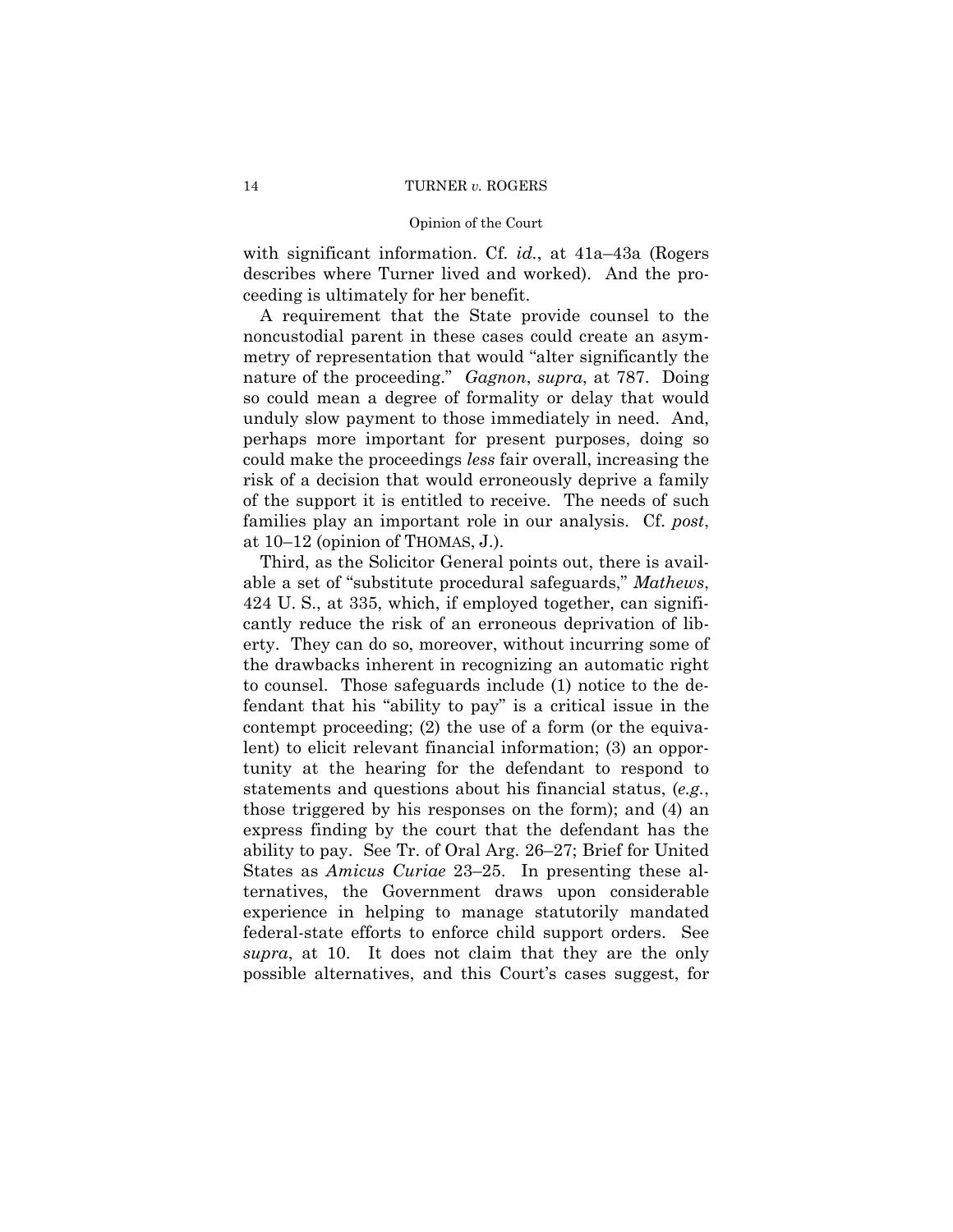example, that sometimes assistance other than purely legal assistance (here, say, that of a neutral social worker) can prove constitutionally sufficient. Cf. *Vitek*, 445 U. S., at 499–500 (Powell, J., concurring in part) (provision of mental health professional). But the Government does claim that these alternatives can assure the "fundamental fairness" of the proceeding even where the State does not pay for counsel for an indigent defendant.

While recognizing the strength of Turner's arguments, we ultimately believe that the three considerations we have just discussed must carry the day. In our view, a categorical right to counsel in proceedings of the kind before us would carry with it disadvantages (in the form of unfairness and delay) that, in terms of ultimate fairness, would deprive it of significant superiority over the alternatives that we have mentioned. We consequently hold that the Due Process Clause does not *automatically* require the provision of counsel at civil contempt proceedings to an indigent individual who is subject to a child support order, even if that individual faces incarceration (for up to a year). In particular, that Clause does not require the provision of counsel where the opposing parent or other custodian (to whom support funds are owed) is not represented by counsel and the State provides alternative procedural safeguards equivalent to those we have mentioned (adequate notice of the importance of ability to pay, fair opportunity to present, and to dispute, relevant information, and court findings).

We do not address civil contempt proceedings where the underlying child support payment is owed to the State, for example, for reimbursement of welfare funds paid to the parent with custody. See *supra*, at 10. Those proceedings more closely resemble debt-collection proceedings. The government is likely to have counsel or some other competent representative. Cf. *Johnson* v. *Zerbst*, 304 U. S. 458, 462–463 (1938) ("[T]he average defendant does not have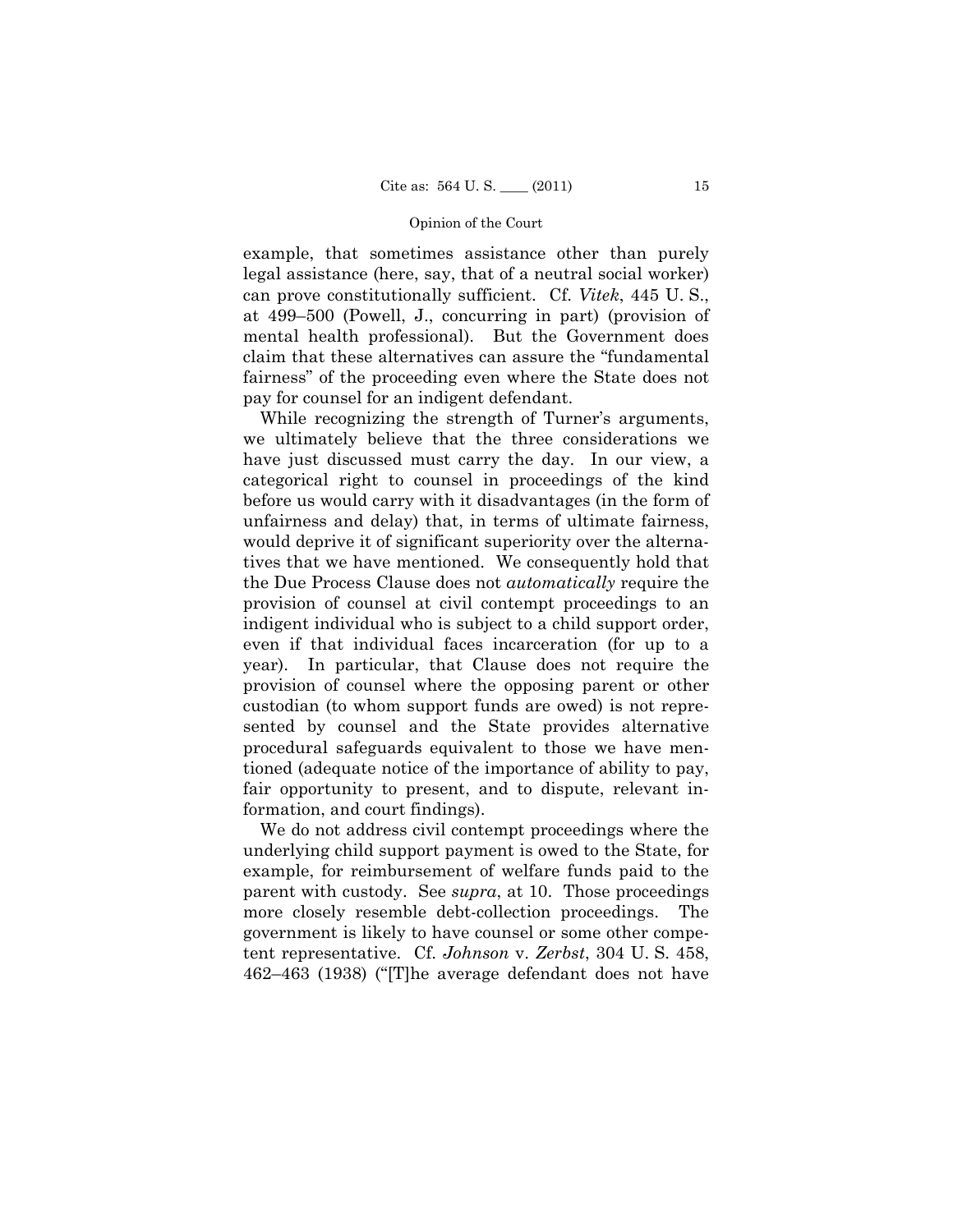# Opinion of the Court

the professional legal skill to protect himself when brought before a tribunal with power to take his life or liberty, *wherein the prosecution is presented by experienced and learned counsel*" (emphasis added)). And this kind of proceeding is not before us. Neither do we address what due process requires in an unusually complex case where a defendant "can fairly be represented only by a trained advocate." *Gagnon*, 411 U. S., at 788; see also Reply Brief for Petitioner 18–20 (not claiming that Turner's case is especially complex).

IV

The record indicates that Turner received neither counsel nor the benefit of alternative procedures like those we have described. He did not receive clear notice that his ability to pay would constitute the critical question in his civil contempt proceeding. No one provided him with a form (or the equivalent) designed to elicit information about his financial circumstances. The court did not find that Turner was able to pay his arrearage, but instead left the relevant "finding" section of the contempt order blank. The court nonetheless found Turner in contempt and ordered him incarcerated. Under these circumstances Turner's incarceration violated the Due Process Clause.

We vacate the judgment of the South Carolina Supreme Court and remand the case for further proceedings not inconsistent with this opinion.

*It is so ordered.*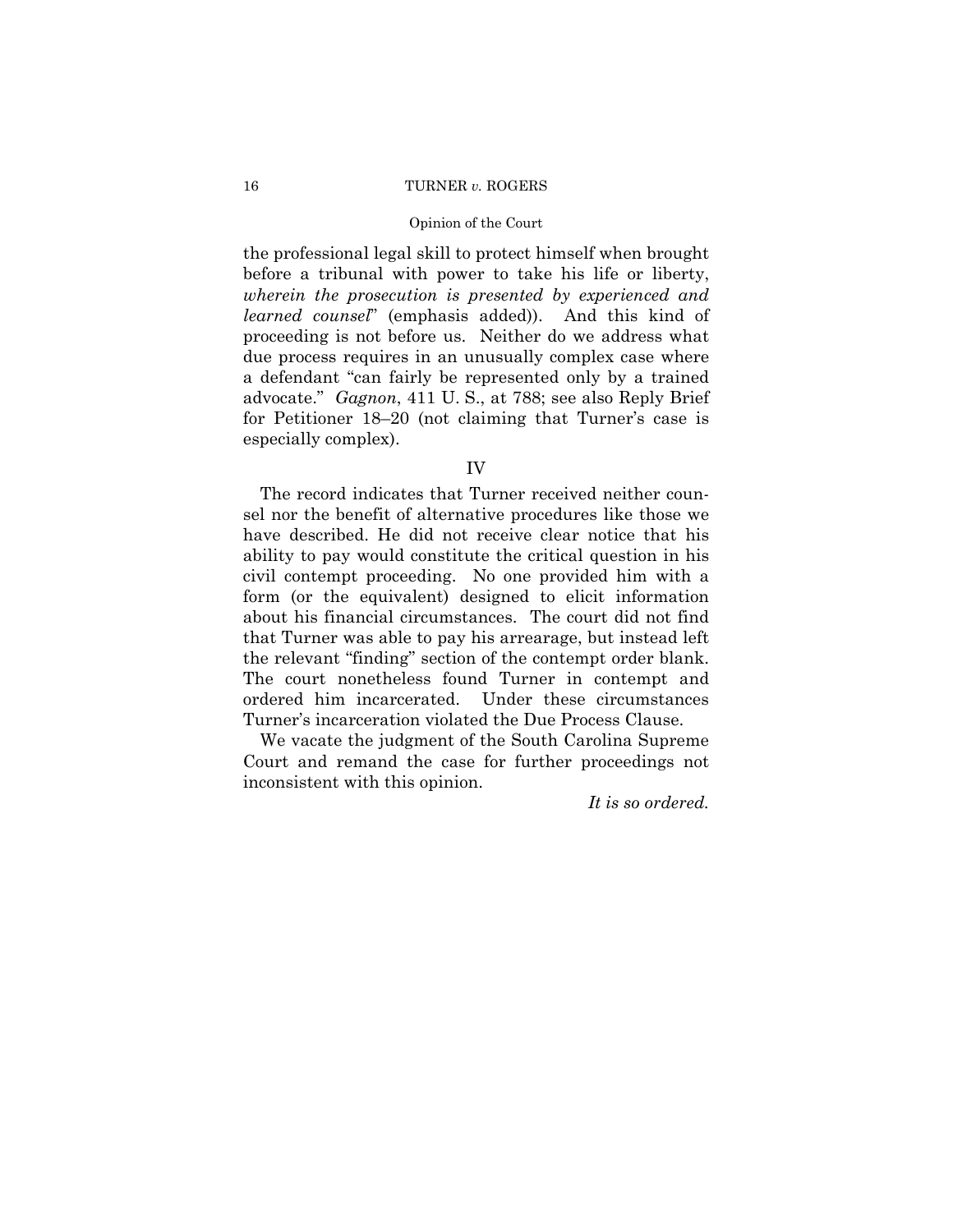### $\frac{1}{2}$  ,  $\frac{1}{2}$  ,  $\frac{1}{2}$  ,  $\frac{1}{2}$  ,  $\frac{1}{2}$  ,  $\frac{1}{2}$  ,  $\frac{1}{2}$ **SUPREME COURT OF THE UNITED STATES**

### $\frac{1}{2}$  ,  $\frac{1}{2}$  ,  $\frac{1}{2}$  ,  $\frac{1}{2}$  ,  $\frac{1}{2}$  ,  $\frac{1}{2}$ No. 10–10

# MICHAEL D. TURNER, PETITIONER *v.* REBECCA L. ROGERS ET AL.

# ON WRIT OF CERTIORARI TO THE SUPREME COURT OF SOUTH CAROLINA

[June 20, 2011]

 JUSTICE THOMAS, with whom JUSTICE SCALIA joins, and with whom THE CHIEF JUSTICE and JUSTICE ALITO join as to Parts I–B and II, dissenting.

The Due Process Clause of the Fourteenth Amendment does not provide a right to appointed counsel for indigent defendants facing incarceration in civil contempt proceedings. Therefore, I would affirm. Although the Court agrees that appointed counsel was not required in this case, it nevertheless vacates the judgment of the South Carolina Supreme Court on a different ground, which the parties have never raised. Solely at the invitation of the United States as *amicus curiae*, the majority decides that Turner's contempt proceeding violated due process because it did not include "alternative procedural safeguards." *Ante*, at 15. Consistent with this Court's longstanding practice, I would not reach that question.<sup>1</sup>

I

The only question raised in this case is whether the Due Process Clause of the Fourteenth Amendment creates a right to appointed counsel for all indigent defendants facing incarceration in civil contempt proceedings. It does not.

<sup>&</sup>lt;sup>1</sup>I agree with the Court that this case is not moot because the challenged action is likely to recur yet is so brief that it otherwise evades our review. *Ante*, at 5–7.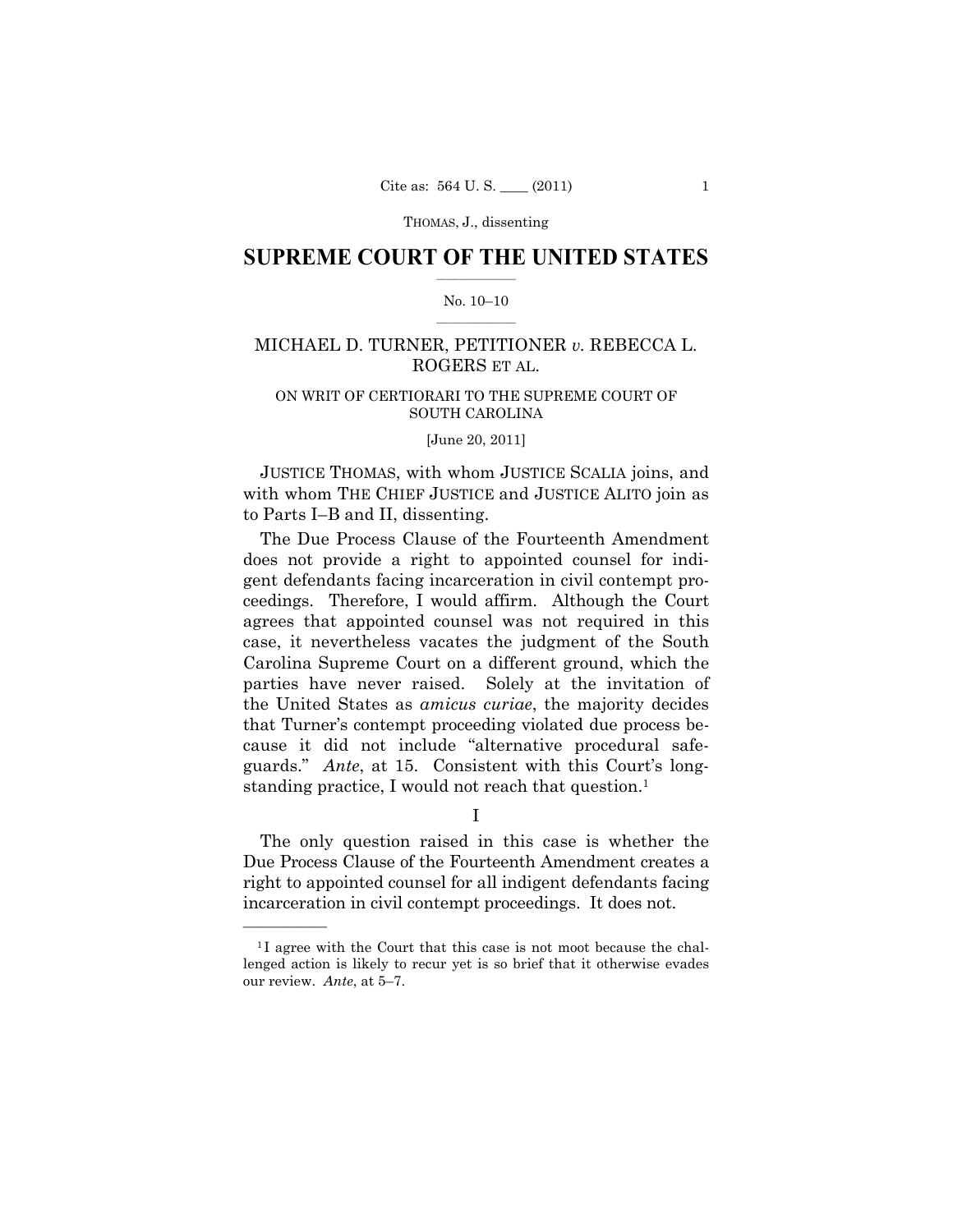A

Under an original understanding of the Constitution, there is no basis for concluding that the guarantee of due process secures a right to appointed counsel in civil contempt proceedings. It certainly does not do so to the extent that the Due Process Clause requires "'that our Government must proceed according to the "law of the land"—that is, according to written constitutional and statutory provisions.'" *Hamdi* v. *Rumsfeld*, 542 U. S. 507, 589 (2004) (THOMAS, J., dissenting) (quoting *In re Winship*, 397 U. S. 358, 382 (1970) (Black, J., dissenting)). No one contends that South Carolina law entitles Turner to appointed counsel. Nor does any federal statute or constitutional provision so provide. Although the Sixth Amendment secures a right to "the Assistance of Counsel," it does not apply here because civil contempt proceedings are not "criminal prosecutions." U. S. Const., Amdt. 6; see *ante*, at 8. Moreover, as originally understood, the Sixth Amendment guaranteed only the "right to employ counsel, or to use volunteered services of counsel"; it did not require the court to appoint counsel in any circumstance. *Padilla* v. *Kentucky*, 559 U. S. \_\_\_, \_\_\_ (2010) (SCALIA, J., dissenting) (slip op., at 2); see also *United States* v. *Van Duzee*, 140 U. S. 169, 173 (1891); W. Beaney, The Right to Counsel in American Courts 21–22, 28–29 (1955); F. Heller, The Sixth Amendment to the Constitution of the United States 110 (1951).

Appointed counsel is also not required in civil contempt proceedings under a somewhat broader reading of the Due Process Clause, which takes it to approve "'[a] process of law, which is not otherwise forbidden, . . . [that] can show the sanction of settled usage.'" *Weiss* v. *United States*, 510 U. S. 163, 197 (1994) (SCALIA, J., concurring in part and concurring in judgment) (quoting *Hurtado* v. *California*, 110 U. S. 516, 528 (1884)). Despite a long history of courts exercising contempt authority, Turner has not identified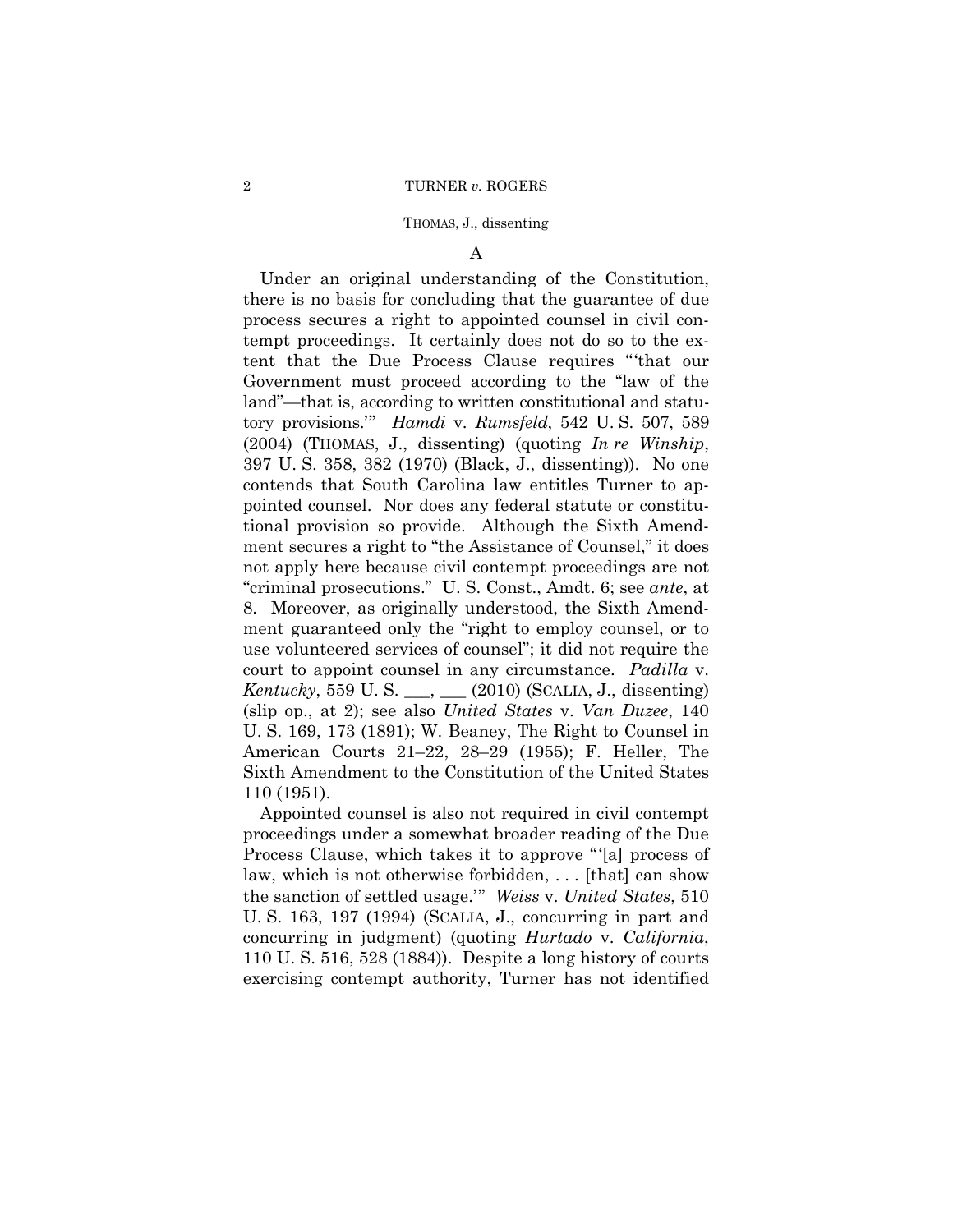any evidence that courts appointed counsel in those proceedings. See *Mine Workers* v. *Bagwell*, 512 U. S. 821, 831 (1994) (describing courts' traditional assumption of "inherent contempt authority"); see also 4 W. Blackstone, Commentaries on the Laws of England 280–285 (1769) (describing the "summary proceedings" used to adjudicate contempt). Indeed, Turner concedes that contempt proceedings without appointed counsel have the blessing of history. See Tr. of Oral Arg. 15–16 (admitting that there is no historical support for Turner's rule); see also Brief for Respondents 47–48.

B

Even under the Court's modern interpretation of the Constitution, the Due Process Clause does not provide a right to appointed counsel for all indigent defendants facing incarceration in civil contempt proceedings. Such a reading would render the Sixth Amendment right to counsel—as it is currently understood—superfluous. Moreover, it appears that even cases applying the Court's modern interpretation of due process have not understood it to categorically require appointed counsel in circumstances outside those otherwise covered by the Sixth Amendment.

1

Under the Court's current jurisprudence, the Sixth Amendment entitles indigent defendants to appointed counsel in felony cases and other criminal cases resulting in a sentence of imprisonment. See *Gideon* v. *Wainwright*, 372 U. S. 335, 344–345 (1963); *Argersinger* v. *Hamlin*, 407 U. S. 25, 37 (1972); *Scott* v. *Illinois*, 440 U. S. 367, 373–374 (1979); *Alabama* v. *Shelton*, 535 U. S. 654, 662 (2002). Turner concedes that, even under these cases, the Sixth Amendment does not entitle him to appointed counsel. See Reply Brief for Petitioner 12 (acknowledging that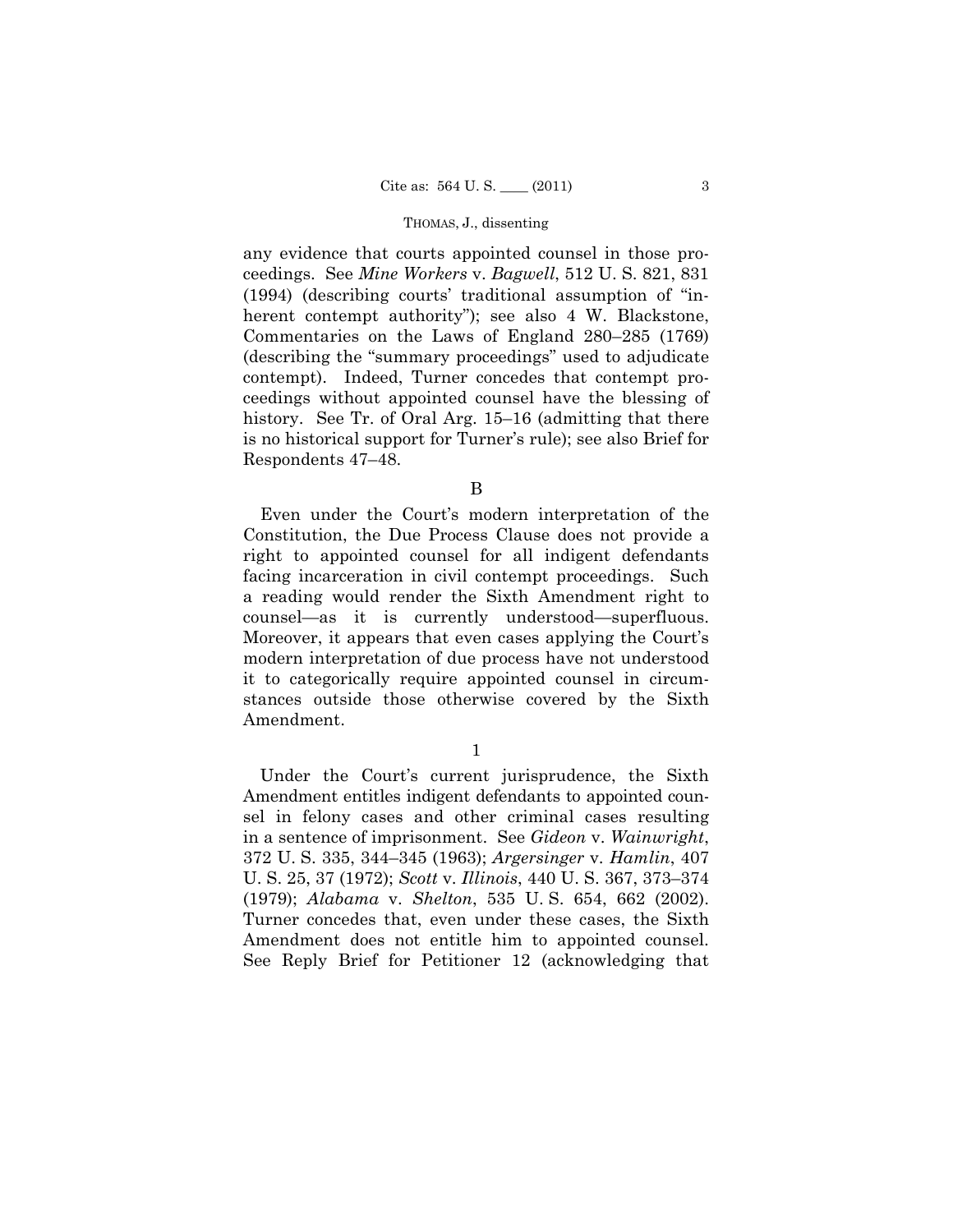#### THOMAS, J., dissenting

"civil contempt is not a 'criminal prosecution' within the meaning of the Sixth Amendment"). He argues instead that "the right to the assistance of counsel for persons facing incarceration arises not only from the Sixth Amendment, but also from the requirement of fundamental fairness under the Due Process Clause of the Fourteenth Amendment." Brief for Petitioner 28. In his view, this Court has relied on due process to "rejec[t] formalistic distinctions between criminal and civil proceedings, instead concluding that incarceration or other confinement triggers the right to counsel." *Id.,* at 33.

But if the Due Process Clause created a right to appointed counsel in all proceedings with the potential for detention, then the Sixth Amendment right to appointed counsel would be unnecessary. Under Turner's theory, every instance in which the Sixth Amendment guarantees a right to appointed counsel is covered also by the Due Process Clause. The Sixth Amendment, however, is the only constitutional provision that even mentions the assistance of counsel; the Due Process Clause says nothing about counsel. Ordinarily, we do not read a general provision to render a specific one superfluous. Cf. *Morales* v. *Trans World Airlines, Inc.*, 504 U. S. 374, 384 (1992) ("[I]t is a commonplace of statutory construction that the specific governs the general"). The fact that one constitutional provision expressly provides a right to appointed counsel in specific circumstances indicates that the Constitution does not also *sub silentio* provide that right far more broadly in another, more general, provision. Cf. *Albright* v. *Oliver*, 510 U. S. 266, 273 (1994) (plurality opinion) ("Where a particular Amendment provides an explicit textual source of constitutional protection against a particular sort of government behavior, that Amendment, not the more generalized notion of 'substantive due process,' must be the guide for analyzing these claims" (internal quotation marks omitted)); *id.,* at 281 (KENNEDY,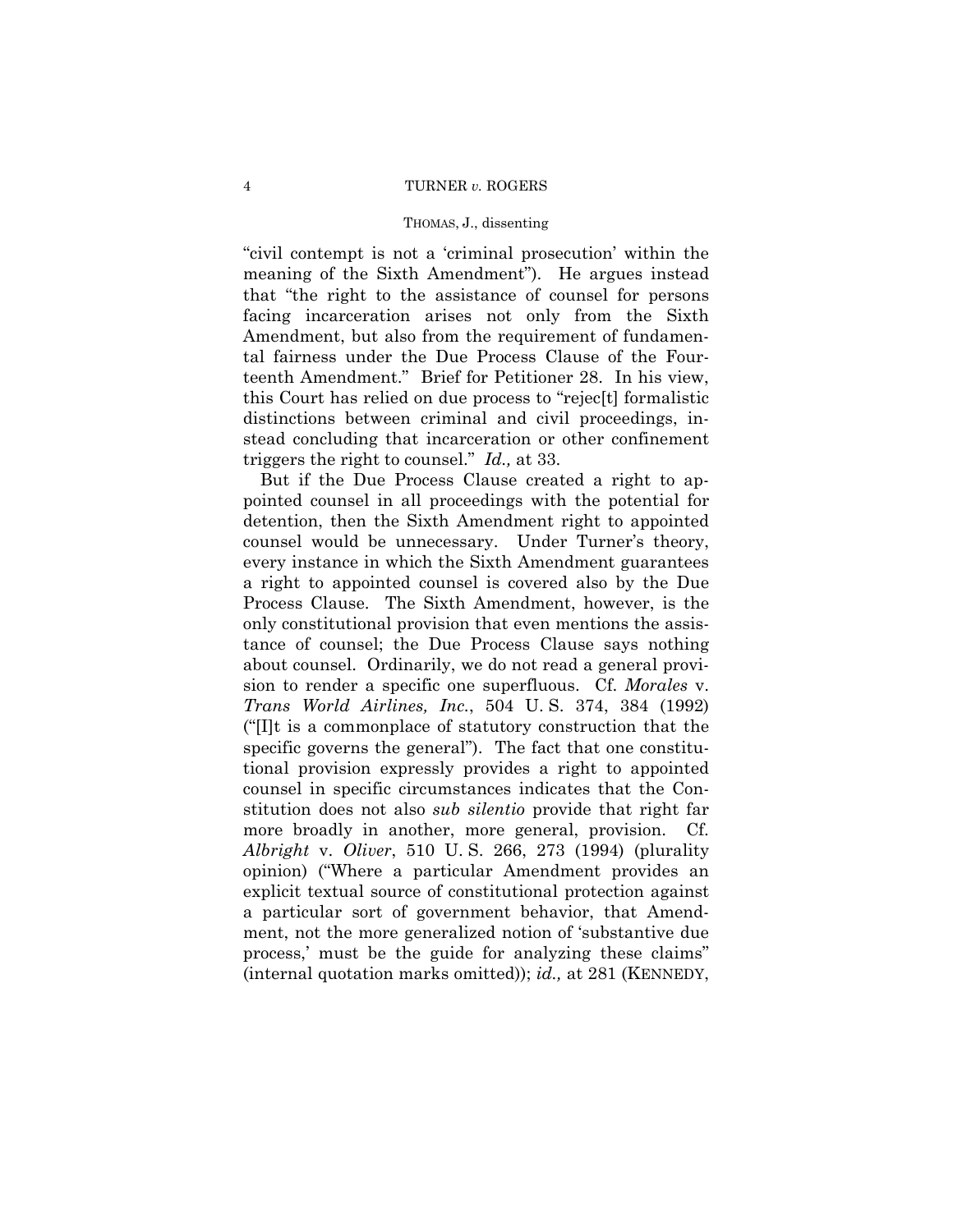J., concurring in judgment) ("I agree with the plurality that an allegation of arrest without probable cause must be analyzed under the Fourth Amendment without reference to more general considerations of due process"); *Stop the Beach Renourishment, Inc.* v. *Florida Dept. of Environmental Protection*, 560 U.S. <sub>\_\_\_</sub>, \_\_\_ (2010) (opinion of SCALIA, J.) (slip op., at 16) (applying *Albright* to the Takings Clause).

Moreover, contrary to Turner's assertions, the holdings in this Court's due process decisions regarding the right to counsel are actually quite narrow. The Court has never found in the Due Process Clause a categorical right to appointed counsel outside of criminal prosecutions or proceedings "functionally akin to a criminal trial." *Gagnon* v. *Scarpelli*, 411 U. S. 778, 789, n. 12 (1973) (discussing *In re Gault*, 387 U. S. 1 (1967)). This is consistent with the conclusion that the Due Process Clause does not expand the right to counsel beyond the boundaries set by the Sixth Amendment.

After countless factors weighed, mores evaluated, and practices surveyed, the Court has not determined that due process principles of fundamental fairness categorically require counsel in any context outside criminal proceedings. See, *e.g.*, *Lassiter* v. *Department of Social Servs. of Durham Cty.*, 452 U. S. 18, 31–32 (1981); *Wolff* v. *McDonnell*, 418 U. S. 539, 569–570 (1974); see also *Walters* v. *National Assn. of Radiation Survivors*, 473 U. S. 305, 307– 308, 320–326 (1985); *Goss* v. *Lopez*, 419 U. S. 565, 583 (1975). Even when the defendant's liberty is at stake, the Court has not concluded that fundamental fairness requires that counsel always be appointed if the proceeding is not criminal.2 See, *e.g.*, *Scarpelli*, *supra,* at 790 (proba-

<sup>2</sup> 

<sup>&</sup>lt;sup>2</sup>"Criminal contempt is a crime in the ordinary sense"; therefore,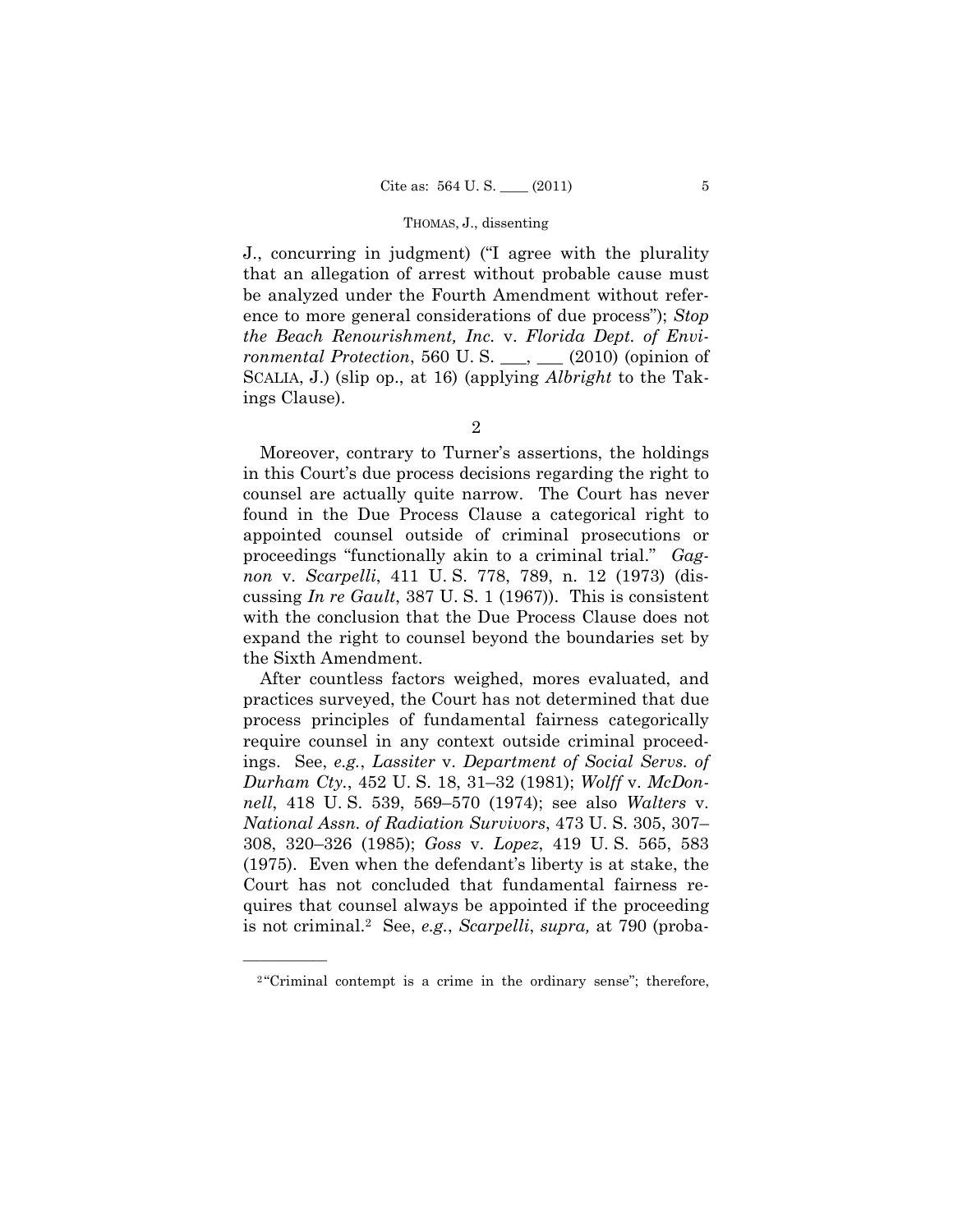#### THOMAS, J., dissenting

tion revocation); *Middendorf* v. *Henry*, 425 U. S. 25, 48 (1976) (summary court-martial); *Parham* v. *J. R.*, 442 U. S. 584, 599–600, 606–607, 610, n. 18 (1979) (commitment of minor to mental hospital); *Vitek* v. *Jones*, 445 U. S. 480, 497–500 (1980) (Powell, J., controlling opinion concurring in part) (transfer of prisoner to mental hospital). Indeed, the only circumstance in which the Court has found that due process categorically requires appointed counsel is juvenile delinquency proceedings, which the Court has described as "functionally akin to a criminal trial." *Scarpelli*, *supra*, at 789, n. 12 (discussing *In re Gault*, *supra*); see *ante*, at 9.

Despite language in its opinions that suggests it could find otherwise, the Court's consistent judgment has been that fundamental fairness does not categorically require appointed counsel in any context outside of criminal proceedings. The majority is correct, therefore, that the Court's precedent does not require appointed counsel in the absence of a deprivation of liberty. *Id*., at 9–10. But a more complete description of this Court's cases is that even when liberty is at stake, the Court has required appointed counsel in a category of cases only where it would have found the Sixth Amendment required it—in criminal prosecutions.

# II

The majority agrees that the Constitution does not entitle Turner to appointed counsel. But at the invitation of the Federal Government as *amicus curiae*, the majority holds that his contempt hearing violated the Due Process Clause for an entirely different reason, which the parties

criminal contemners are entitled to "the protections that the Constitution requires of such criminal proceedings," including the right to counsel. *Mine Workers* v. *Bagwell*, 512 U. S. 821, 826 (1994) (citing *Cooke* v. *United States*, 267 U. S. 517, 537 (1925); internal quotation marks omitted).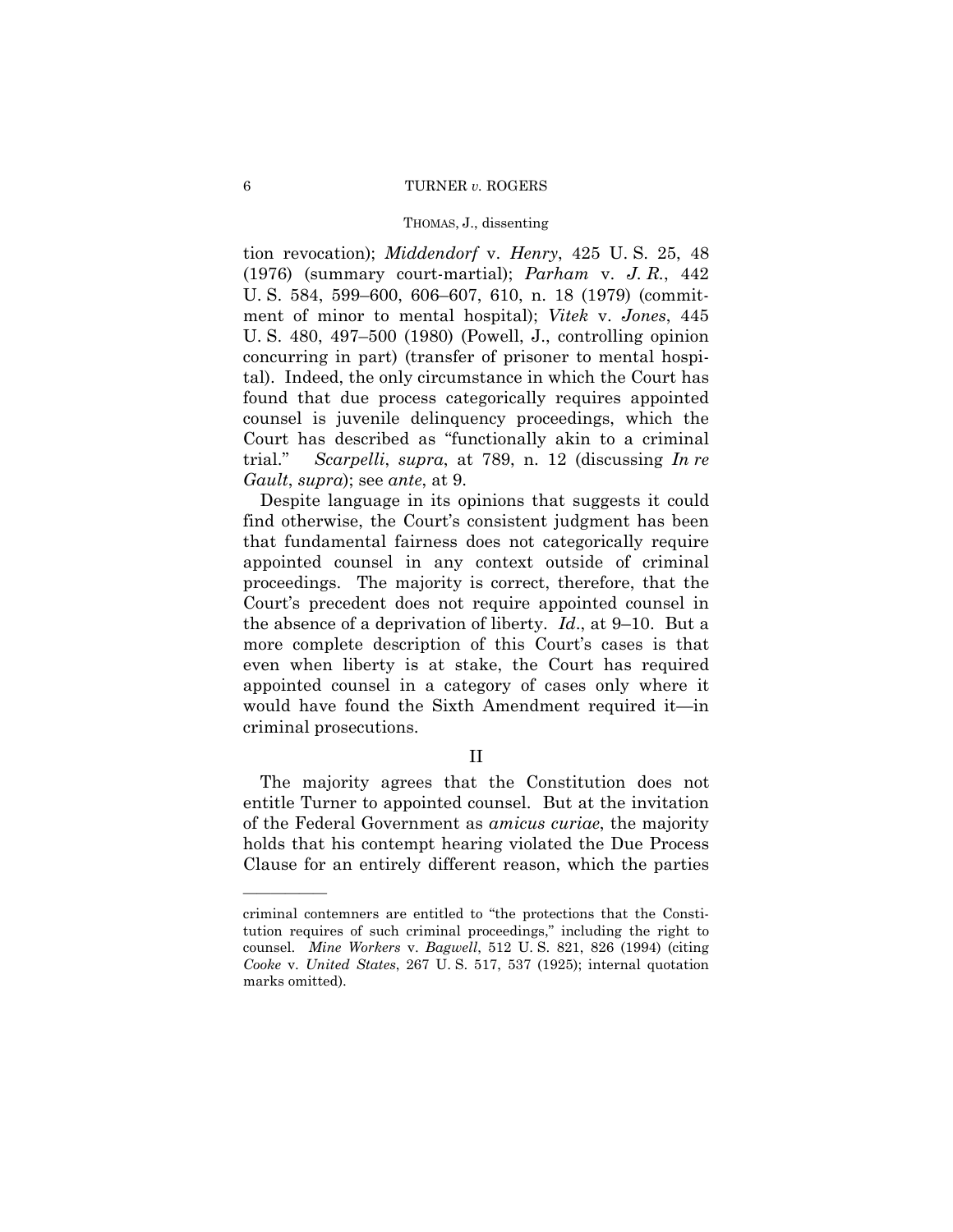have never raised: The family court's procedures "were in adequate to ensure an accurate determination of [Turner's] present ability to pay." Brief for United States as *Amicus Curiae* 19 (capitalization and boldface type deleted); see *ante*, at 14–16. I would not reach this issue.

There are good reasons not to consider new issues raised for the first and only time in an *amicus* brief. As here, the new issue may be outside the question presented.3 See Pet. for Cert. i ("Whether . . . an indigent defendant has no constitutional right to appointed counsel at a civil contempt proceeding that results in his incarceration"); see also *ante*, at 4–5 (identifying the conflict among lower courts as regarding "the right to counsel"). As here, the new issue may not have been addressed by, or even presented to, the state court. See 387 S. C. 142, 144, 691 S. E. 2d 470, 472 (2010) (describing the only question as whether "the Sixth and Fourteenth Amendments of the United States Constitution guarantee [Turner], as an indigent defendant in family court, the right to appointed counsel"). As here, the parties may not have preserved the issue, leaving the record undeveloped. See Tr. of Oral Arg. 49, 43 ("The record is insufficient" regarding alternative procedures because "[t]hey were raised for the very first time at the merits stage here; so, there's been no development"); Brief for Respondents 63. As here, the parties may not address the new issue in this Court, leaving its boundaries untested. See Brief for Petitioner 27, n. 15 (reiterating that "[t]he particular constitutional violation

<sup>3</sup> Indeed, the new question is not one that would even merit certiorari. See this Court's Rule 10. Because the family court received a form detailing Turner's finances and the judge could not hold Turner in contempt without concluding that he could pay, the due process question that the majority answers reduces to a factbound assessment of the family court's performance. See *ante*, at 14–16; Reply Brief for Petitioner 14–15 ("[I]n advance of his hearing, Turner supplied to the family court just such a form").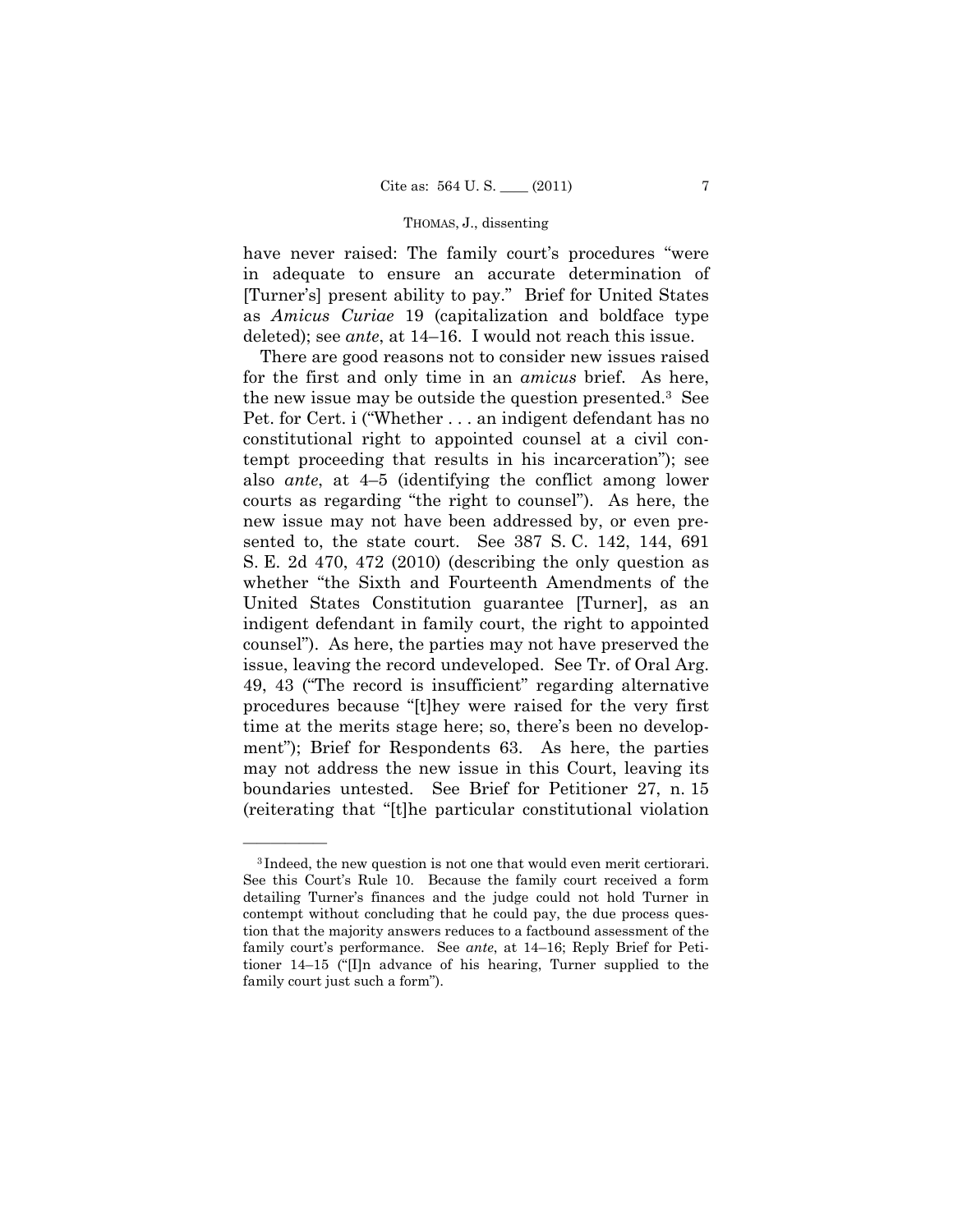#### THOMAS, J., dissenting

that Turner challenges in this case is the failure of the family court to *appoint* counsel"); Brief for Respondents 62 (declining to address the Government's argument because it is not "properly before this Court" (capitalization and boldface type deleted). Finally, as here, a party may even oppose the position taken by its allegedly supportive *amicus*. See Tr. of Oral Arg. 7–12, 14–15 (Turner's counsel rejecting the Government's argument that any procedures short of a categorical right to appointed counsel could satisfy due process); Reply Brief for Petitioner 14– 15.

Accordingly, it is the wise and settled general practice of this Court not to consider an issue in the first instance, much less one raised only by an *amicus*. See this Court's Rule 14.1(a) ("Only the questions set out in the petition, or fairly included therein, will be considered by the Court"); *Adarand Constructors, Inc.* v. *Mineta*, 534 U. S. 103, 110 (2001) *(per curiam)* ("[T]his is a court of final review and not first view" (internal quotation marks omitted)); *United Parcel Service, Inc.* v. *Mitchell*, 451 U. S. 56, 60, n. 2 (1981) (declining to consider an *amicus*' argument "since it was not raised by either of the parties here or below" and was outside the grant of certiorari). This is doubly true when we review the decision of a state court and triply so when the new issue is a constitutional matter. See *McGoldrick*  v. *Compagnie Generale Transatlantique*, 309 U. S. 430, 434 (1940) ("[I]t is only in exceptional cases, and then only in cases coming from the federal courts, that [this Court] considers questions urged by a petitioner or appellant not pressed or passed upon in the courts below"); *Cardinale* v. *Louisiana*, 394 U. S. 437, 438 (1969) ("[T]he Court will not decide federal constitutional issues raised here for the first time on review of state court decisions").

The majority errs in moving beyond the question that was litigated below, decided by the state courts, petitioned to this Court, and argued by the parties here, to resolve a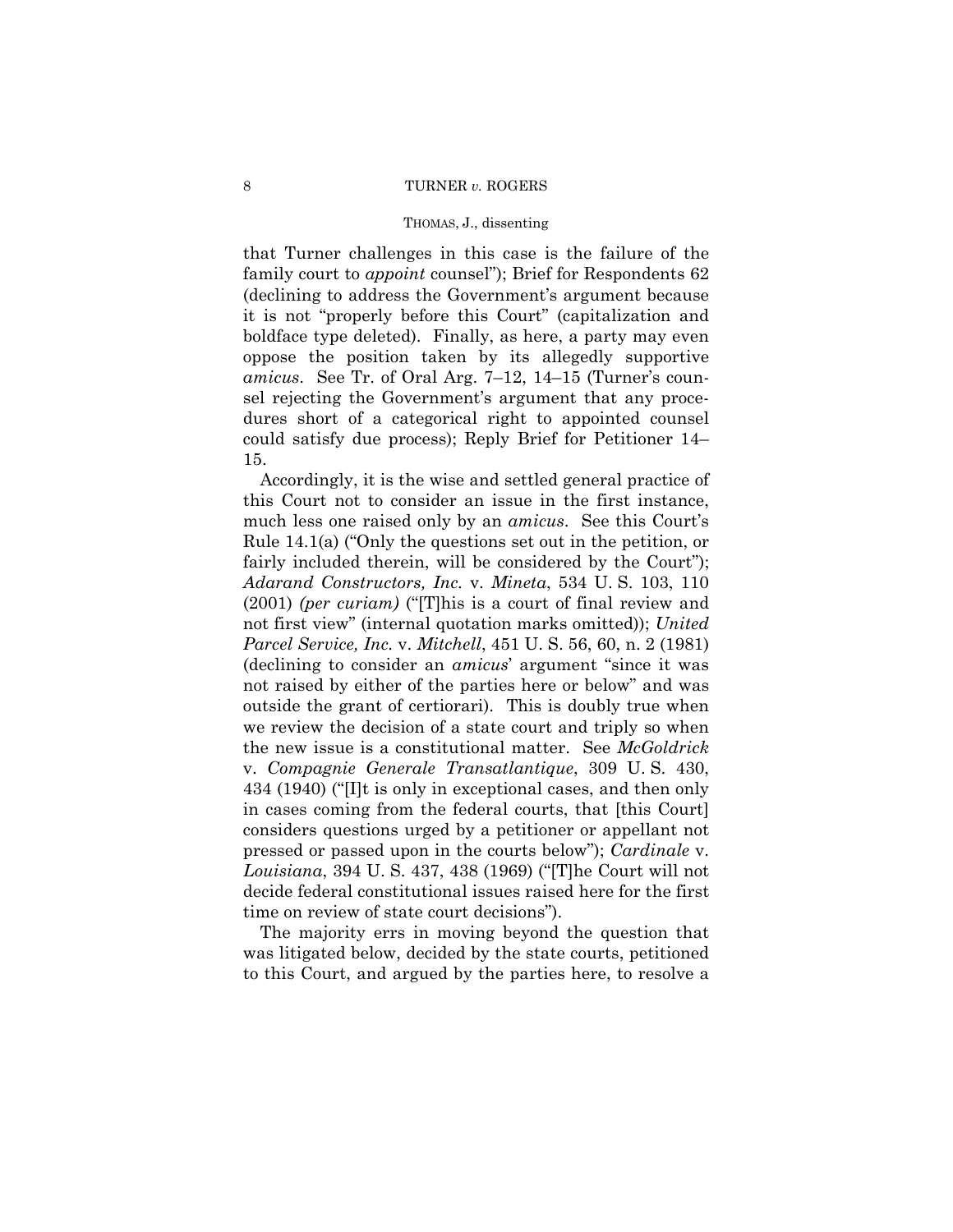question raised exclusively in the Federal Government's *amicus* brief. In some cases, the Court properly affirms a lower court's judgment on an alternative ground or accepts the persuasive argument of an *amicus* on a question that the parties have raised. See, *e.g.*, *United States* v. *Tinklenberg*, 563 U. S. \_\_\_, \_\_\_ (2011) (slip op., at 13). But it transforms a case entirely to vacate a state court's judgment based on an alternative constitutional ground advanced only by an *amicus* and outside the question on which the petitioner sought (and this Court granted) review.

It should come as no surprise that the majority confines its analysis of the Federal Government's new issue to acknowledging the Government's "considerable experience" in the field of child support enforcement and then adopting the Government's suggestions *in toto*. See *ante*, at 14–15. Perhaps if the issue had been preserved and briefed by the parties, the majority would have had alternative solutions or procedures to consider. See Tr. of Oral Arg. 43 ("[T]here's been no development. We don't know what other States are doing, the range of options out there"). The Federal Government's interest in States' child support enforcement efforts may give the Government a valuable perspective,<sup>4</sup> but it does not overcome the strong reasons behind the Court's practice of not considering new issues, raised and addressed only by an *amicus*, for the first time in this Court.

# III

For the reasons explained in the previous two sections, I would not engage in the majority's balancing analysis. But there is yet another reason not to undertake the

<sup>4</sup>See, *e.g.*, Deadbeat Parents Punishment Act of 1998, 112 Stat. 618; Child Support Recovery Act of 1992, 106 Stat. 3403; Child Support Enforcement Amendments of 1984, 98 Stat. 1305; Social Services Amendments of 1974, 88 Stat. 2337.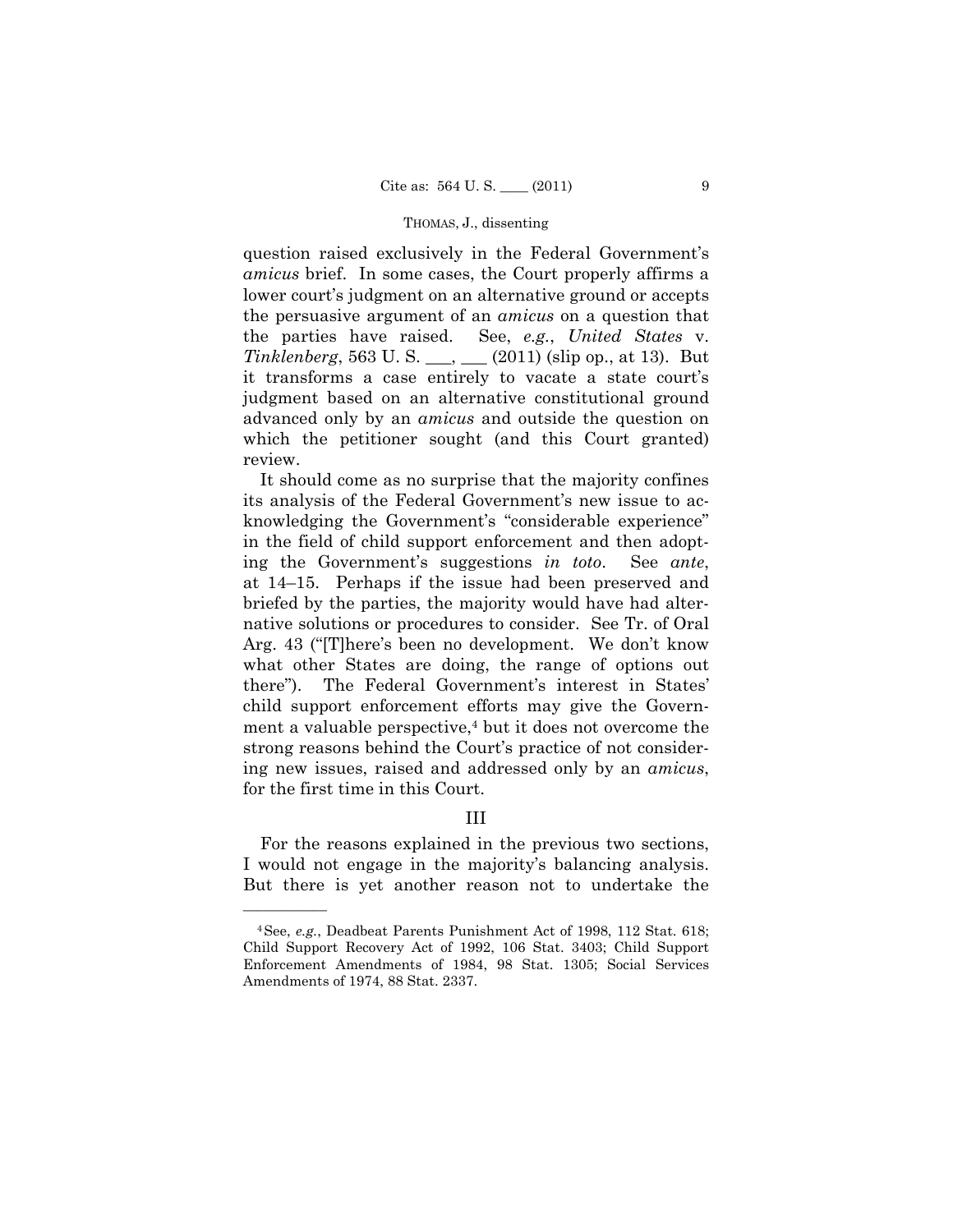#### THOMAS, J., dissenting

*Mathews* v. *Eldridge* balancing test here. 424 U. S. 319 (1976). That test weighs an individual's interest against that of the Government. *Id.*, at 335 (identifying the opposing interest as "the Government's interest"); *Lassiter*, 452 U. S., at 27 (same). It does not account for the interests of the child and custodial parent, who is usually the child's mother. But their interests are the very reason for the child support obligation and the civil contempt proceedings that enforce it.

When fathers fail in their duty to pay child support, children suffer. See Cancian, Meyer, & Han, Child Support: Responsible Fatherhood and the Quid Pro Quo, 635 Annals Am. Acad. Pol. & Soc. Sci. 140, 153 (2011) (finding that child support plays an important role in reducing child poverty in single-parent homes); cf. Sorensen & Zibman, Getting to Know Poor Fathers Who Do Not Pay Child Support, 75 Soc. Serv. Rev. 420, 423 (2001) (finding that children whose fathers reside apart from them are 54 percent more likely to live in poverty than their fathers). Nonpayment or inadequate payment can press children and mothers into poverty. M. Garrison, The Goals and Limits of Child Support Policy, in Child Support: The Next Frontier 16 (J. Oldham & M. Melli eds. 2000); see also Dept. of Commerce, Census Bureau, T. Grall, Custodial Mothers and Fathers and Their Child Support: 2007, pp. 4–5 (2009) (hereinafter Custodial Mothers and Fathers) (reporting that 27 percent of custodial mothers lived in poverty in 2007).

The interests of children and mothers who depend on child support are notoriously difficult to protect. See, *e.g.*, *Hicks* v. *Feiock*, 485 U. S. 624, 644 (1988) (O'Connor, J., dissenting) ("The failure of enforcement efforts in this area has become a national scandal" (internal quotation marks omitted)). Less than half of all custodial parents receive the full amount of child support ordered; 24 percent of those owed support receive nothing at all. Custodial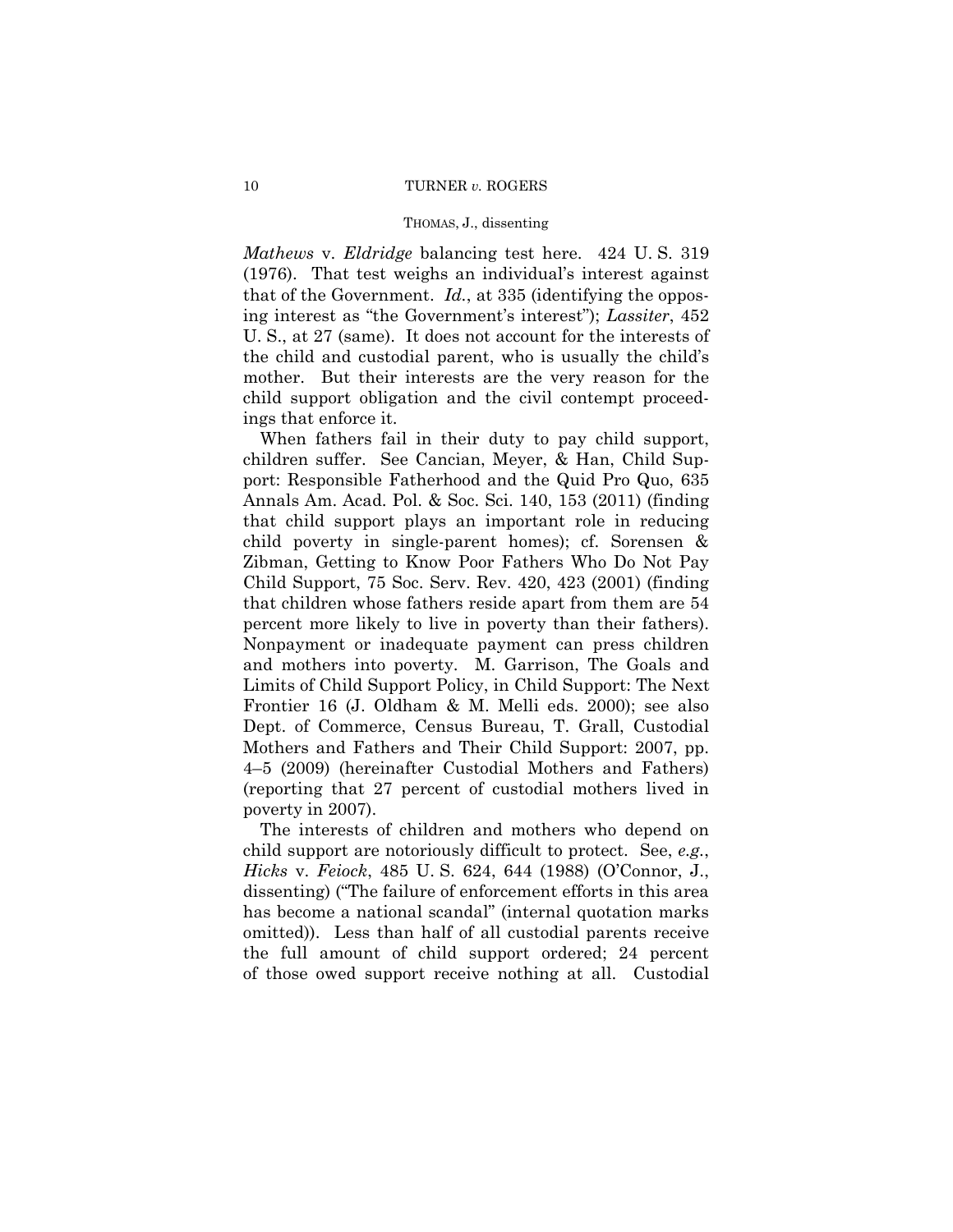Mothers and Fathers 7; see also Dept. of Health and Human Services, Office of Child Support Enforcement, FY 2008 Annual Report to Congress, App. III, Table 71 (showing national child support arrears of \$105.5 billion in 2008). In South Carolina alone, more than 139,000 noncustodial parents defaulted on their child support obligations during 2008, and at year end parents owed \$1.17 billion in total arrears. *Id.*, App. III, Tables 73 and 71.

That some fathers subject to a child support agreement report little or no income "does not mean they do not have the ability to pay any child support." Dept. of Health and Human Services, H. Sorensen, L. Sousa, & S. Schaner, Assessing Child Support Arrears in Nine Large States and the Nation 22 (2007) (prepared by The Urban Institute) (hereinafter Assessing Arrears). Rather, many "deadbeat dads"5 "opt to work in the underground economy" to "shield their earnings from child support enforcement efforts." Mich. Sup. Ct., Task Force Report: The Underground Economy 10 (2010) (hereinafter Underground Economy). To avoid attempts to garnish their wages or otherwise enforce the support obligation, "deadbeats" quit their jobs, jump from job to job, become self-employed, work under the table, or engage in illegal activity.<sup>6</sup> See Waller & Plotnick, Effective Child Support Policy for Low-Income Families: Evidence from Street Level Research, 20 J. Pol'y Analysis & Mgmt. 89, 104 (2001); Assessing Arrears 22–23.

Because of the difficulties in collecting payment through

<sup>5</sup>See Deadbeat Parents Punishment Act of 1998, 112 Stat. 618 (referring to parents who "willfully fai[l] to pay a support obligation" as "[d]eadbeat [p]arents"). 6 In this case, Turner switched between eight different jobs in three

years, which made wage withholding difficult. App. 12a, 18a, 24a, 47a, 53a, 136a–139a. Most recently, Turner sold drugs in 2009 and 2010 but paid not a penny in child support during those years. *Id.*, at 105a– 111a; App. to Brief for Respondents 16a, 21a–24a, 29a–32a, 37a–54a.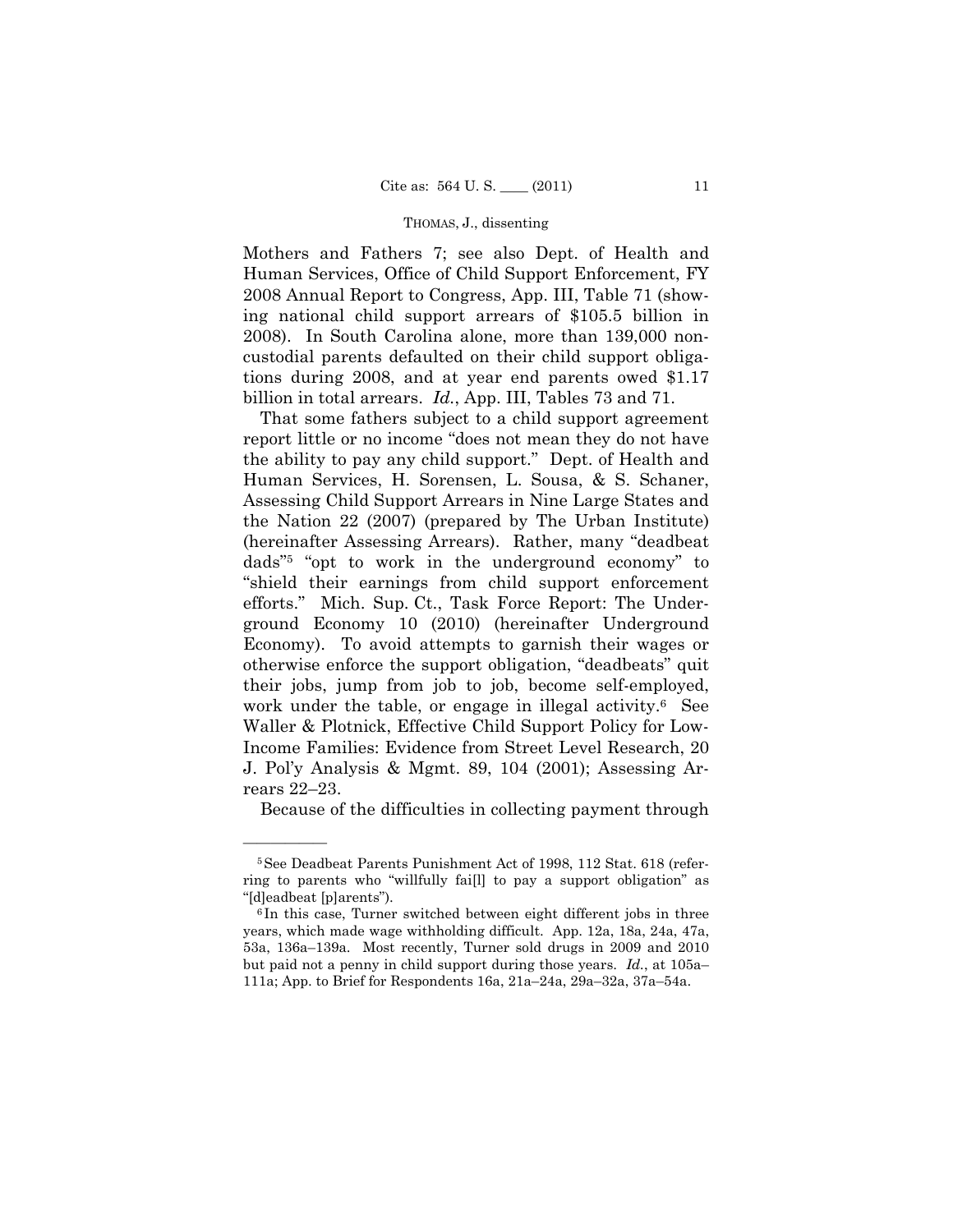#### THOMAS, J., dissenting

traditional enforcement mechanisms, many States also use civil contempt proceedings to coerce "deadbeats" into paying what they owe. The States that use civil contempt with the threat of detention find it a "highly effective" tool for collecting child support when nothing else works. Compendium of Responses Collected by the U. S. Dept. of Health and Human Services Office of Child Support Enforcement (Dec. 28, 2010), reprinted in App. to Brief for Sen. DeMint et al. as *Amici Curiae* 7a; see *id.*, at 3a, 9a. For example, Virginia, which uses civil contempt as "a last resort," reports that in 2010 "deadbeats" paid approximately \$13 million "either before a court hearing to avoid a contempt finding or after a court hearing to purge the contempt finding." *Id.*, at 13a–14a. Other States confirm that the mere threat of imprisonment is often quite effective because most contemners "will pay . . . rather than go to jail." *Id.*, at 4a; see also Underground Economy C–2 ("Many judges . . . report that the prospect of [detention] often causes obligors to discover previously undisclosed resources that they can use to make child support payments").

This case illustrates the point. After the family court imposed Turner's weekly support obligation in June 2003, he made no payments until the court held him in contempt three months later, whereupon he paid over \$1,000 to avoid confinement. App. 17a–18a, 131a. Three more times, Turner refused to pay until the family court held him in contempt—then paid in short order. *Id.*, at 23a– 25a, 31a–34a, 125a–126a, 129a–130a.

Although I think that the majority's analytical framework does not account for the interests that children and mothers have in effective and flexible methods to secure payment, I do not pass on the wisdom of the majority's preferred procedures. Nor do I address the wisdom of the State's decision to use certain methods of enforcement. Whether "deadbeat dads" should be threatened with in-